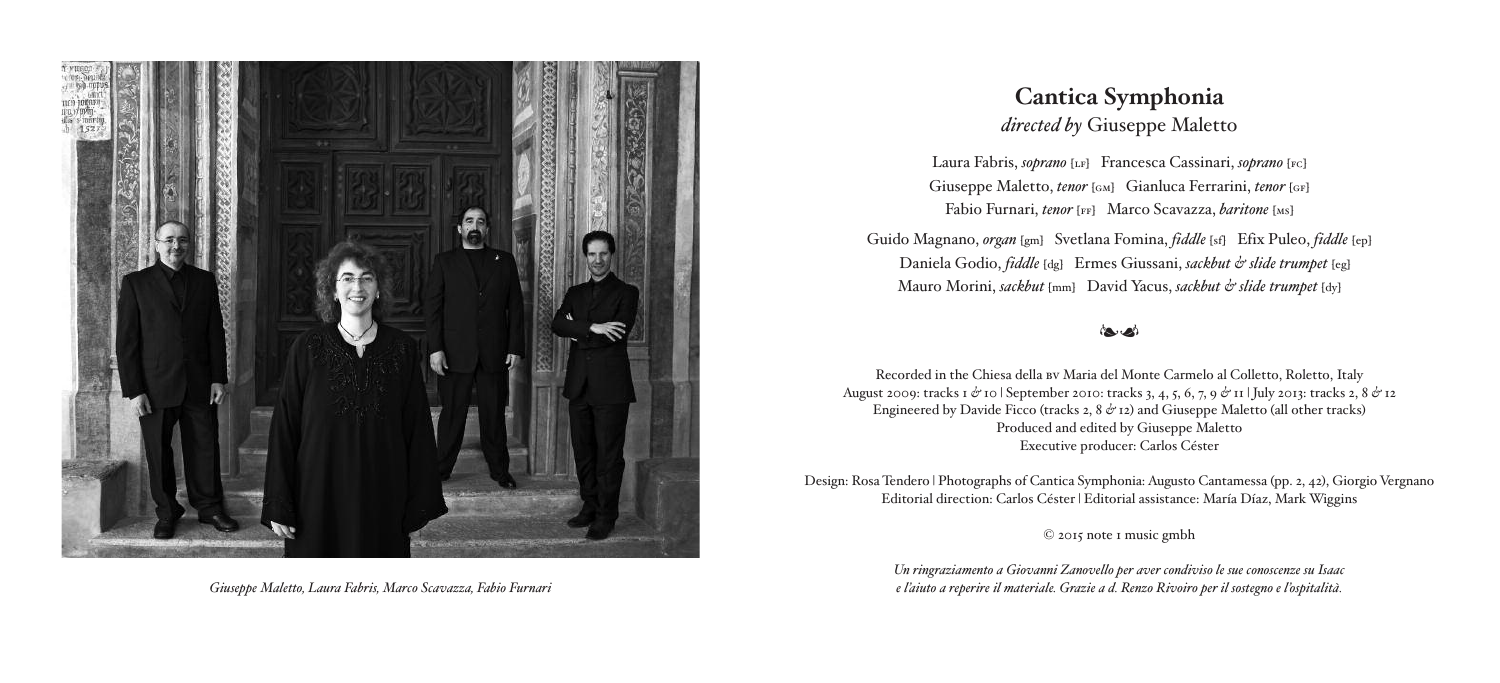# Heinrich Isaac (c.1450-1517)

'Cantore et compositore singolarissimo alias servitore carissimo *de lla b u o n a m e m o ria di L o re n z o de Me dic i ' '*

| ΟI      | Ave regina caelorum <sup>*</sup> [LF, GM, FF, MS]<br>Prima pars: Segovia, Catedral, Ms. (without text)<br>Secunda pars: Intavolatura Fridolin Sicher, St. Gallen, Stiftsbibliothek, Ms. 530<br>Reconstructed by Giuseppe Maletto | 4:17  |
|---------|----------------------------------------------------------------------------------------------------------------------------------------------------------------------------------------------------------------------------------|-------|
|         |                                                                                                                                                                                                                                  |       |
|         | 02 Ave ancilla trinitatis <sup>*</sup> [LF, FC, GM, GF, MS, gm, eg, mm, dy]                                                                                                                                                      | 4:49  |
|         | Florence, Biblioteca Nazionale Centrale, Banco rari, Ms. 232                                                                                                                                                                     |       |
|         | MISSA MISERICORDIAS DOMINI <sup>*</sup> [LF, GM, FF, MS]                                                                                                                                                                         |       |
|         | 'Misse Henrici Izac' – Ottaviano Petrucci, Venice 1506                                                                                                                                                                           |       |
| O3      | Kyrie                                                                                                                                                                                                                            | 3:35  |
| 04      | Gloria                                                                                                                                                                                                                           | 5:30  |
| $\circ$ | Credo                                                                                                                                                                                                                            | 7:10  |
|         | 06 Sanctus                                                                                                                                                                                                                       | 4:27  |
| O7      | Agnus Dei                                                                                                                                                                                                                        | 4:28  |
| 08      | Inviolata* [LF, FC, GM, GF, MS, gm, sf, ep, dg, mm, dy, eg]<br>(Anonymous, attr. Isaac)                                                                                                                                          | II:06 |
|         | 'Motetti C' – Ottaviano Petrucci, Venice, 1504                                                                                                                                                                                   |       |
|         | 09 Sub tuum praesidium [LF, GM, FF, MS]<br>Intavolatura Fridolin Sicher, St. Gallen, Stiftsbibliothek, Ms. 530<br>Reconstructed by Giuseppe Maletto                                                                              | 3:15  |

| IΟ | Rogamus te [LF, GM, FF, MS]<br>'Motetti C'-Ottaviano Petrucci, Venice, 1504                                                | 5:02 |
|----|----------------------------------------------------------------------------------------------------------------------------|------|
| II | Quae est ista* [LF, GM, FF, MS]<br>Florence, Biblioteca Nazionale Centrale, Banco rari, Ms. 232                            | 6:48 |
| 12 | O decus Ecclesiae [FC, LF, GM, GF, MS, gm, sf, ep, eg, mm, dy]<br>Leipizig, Universitätsbibliothek, Ms. 1494, fol. 118-121 | 9:30 |

## \* *firs t re c o rding*

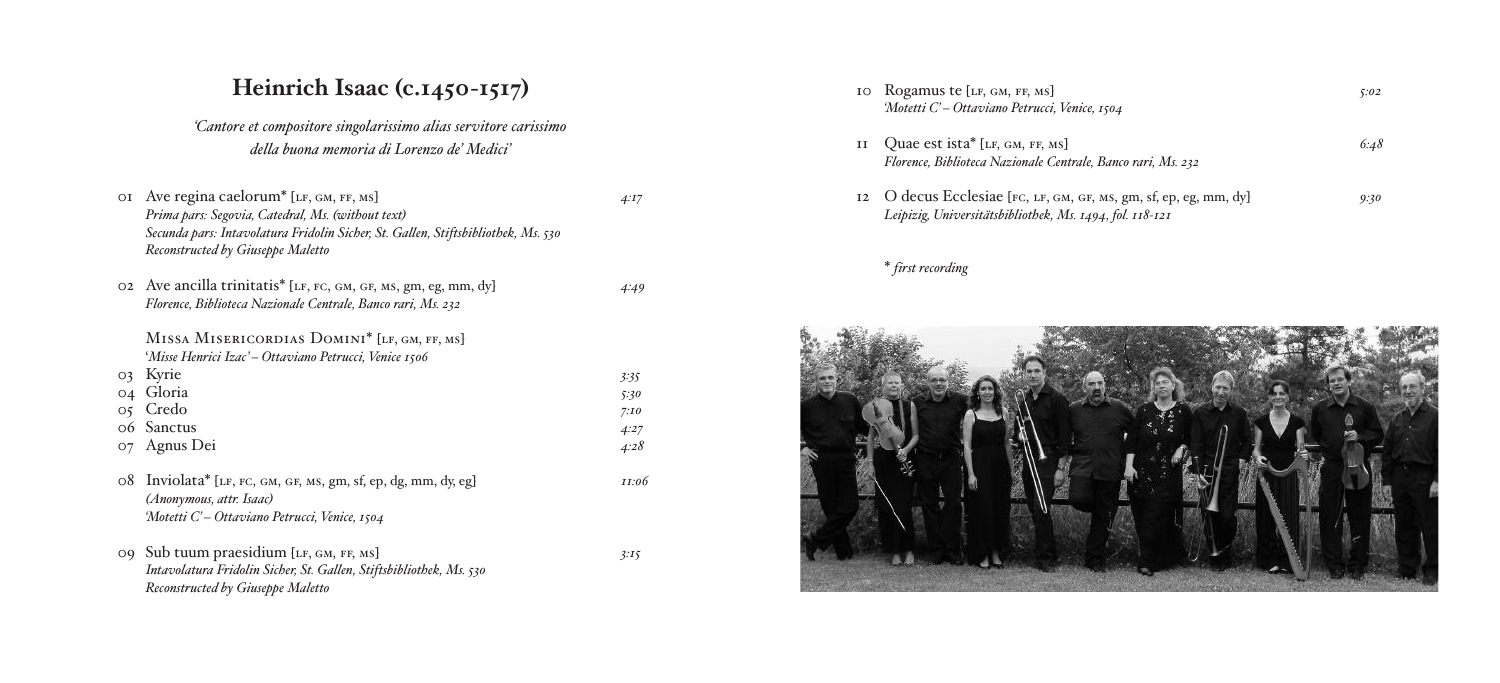# **Heinrich Isaac** *Missa Misericordias Domini & Motets*

All of Isaac's contemporaries clearly detected a special quality in his style which made it appreciably different to that of other living composers. Two specific features of this were highlighted by Heinrich Glarean in his *Dodecachordon* (published thirty years after Isaac's death): the treatment of the *cantus firmus*, in which Isaac had succeeded in emphasizing "the majesty and the natural force", by positioning it within the polyphonic framework with an importance unknown to other Renaissance composers, and the virtuosity with which he knew how to surround a fixed note from one voice by the chasing and agitated re-echoing activity of the other voices, "as waves moved by the wind are accustomed to play about a rock in the sea".

In some of Isaac's compositions, the embellishment of the counterpoint was such that various contemporaries found this to be excessive.A modern listener will simply be unable to avoid sensing that special rhetorical effect which Isaac achieved through repeating the same formula in one voice, whether at the same pitch, or by regular movements by different steps. Today one would not hesitate to call this a "sequence".

Every modern article about Isaac invariably quotes the letter of September 2, 1502, written to Ercole d'Este, the Duke of Ferrara by his agent, the singer Gian d'Artiganova: "the singer Isaac has been in Ferrara where he has composed a motet on a fantasia entitled *La mi la so la so la mi*, a splendid work completed by him in just two days; [...] I consider him to be completely suitable for being in Your Lordship's service; more so than Josquin, because he is of a better disposition among his colleagues, and hewill compose new works more often. It is true that Josquin is a better composer, but he writes when it pleases him and not when one asks him to do so." Generally speaking, it is only the last sentence of this letter ("it is true that Josquin is a better composer...") that tends to be quoted, without all this being related to the striking biographical differences (both personal and professional) between Isaac and other "Oltremontani" composers settled in Italy during the fifteenth century. Such differences have been highlighted by Giovanni Zanovello in his doctoral dissertation dedicated to the *Missa Misericordias Domini* (2005), upon which these notes have relied extensively.

إمجادها

Henricus (or possibly Hendrick) Isaac, born in Flanders between 1450 and 1455, became a singer at the Battistero di San Giovanni – the Baptistery – in Florence in 1485, although a payment made by the Archduke of Austria in 1484 proves that he was already a well-known composer at this time. In 1493, the Baptistery's musical chapel was disbanded under pressure from Savonarola and, in 1494, the Medicis – who were continuing to employ Isaac until this date – were expelled from Florence. Two years later, Isaac found himself in steady and prestigious employment once more, as singer and composer at the court of the Holy Roman Emperor Maximilian I of Habsburg, remaining in those positions until his death in 1517. This far, his biographical details seem to fit exactly the model of those of other famous fifteenth and sixteenth-century Flemish musicians, including Guillaume Dufay and Orlande de Lassus: receiving his musical training in Flanders, employment by a princely Italian family at the beginning of his career, followed by long residence in Italy, before returning later in life to the "German" cultural area. (Flanders also formed part of this: indeed, in Florence, Isaac was called "Arrigo Tedesco", or Arrigo the German.)

However, the musical chapel of Florence did not belong to the Pope and Isaac was not a member of a religious order; unlike his colleagues, he was a layman and, furthermore, he was married – to the Florentine Bartolomea Bello. In fact, until the death of Lorenzo de' Medici, the greater part of Isaac's

musical activity was involved not with San Giovanni but with the Medici court at which he nevertheless did not hold an official position: this was a situation paralleled by that of the other musicians and of the countless poets and artists who converged on the court! In Florence, the events involving music far outshone the ordinary liturgy at both the cathedral and the Santissima Annunziata (both of which fell within the jurisdiction of the singers of San Giovanni): as well as celebrations for the Medici family, for the Carnival season and for the *Calendimaggio* springtime festival, there was also a rich official calendar of city ceremonies to which were linked the activities of numerous lay confraternities. The practice of the singing of *laude* – which juxtaposed devotional texts with secular and popular musical forms – thrived in some of these confraternities. At a later point Isaac would have become a member of the Confraternity di Santa Barbara, nicknamed "dei Fiamminghi" – of the Flemings – which, since its inception in 1446, brought together the numerous merchants and artisans originally from Flanders and now resident in Florence.

We have Lorenzo de' Medici as a first-hand witness of Isaac's activities during these years. In a letter addressed to the Florentine ambassador to Rome, Lorenzo indicated his intention of offering a collection of chansons to the Venetian ambassador with these words: "If I knew what kinds he likes best, I could have served him better since Arrigo Isaac has composed these songs in different ways,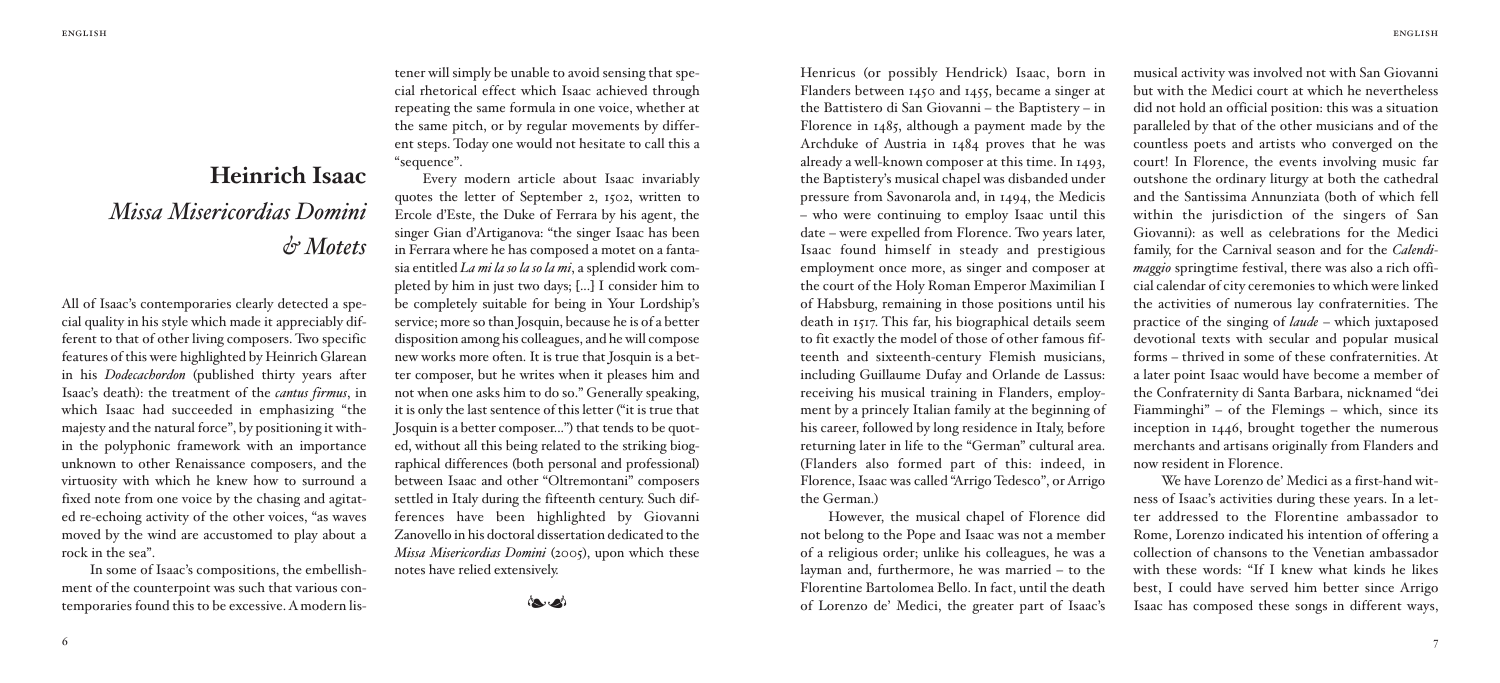both grave and sweet, and also capricious and ingenious. I shall send a selection from each style, and following the first 'tasting' I shall know which wine I shall need to serve." In short, such was the variety and wealth of Isaac's compositions that Lorenzo was in a position to send an anthology as if it were a range of samples!

Lorenzo's sudden death in 1492 appears to have brought this situation to an end. Four years later, Isaac was appointed as *Hofcomponist* to Maximilian I, proceeding to work in Innsbruck and in Constance.

Or perhaps this was not quite the case. Isaac joined the Confraternita di Santa Barbara in 1502 when – apparently, at least – he no longer held any professional role in Florence. During the following years, he continued to pay his share to the confraternity on a regular basis (often in person), as well as stipulating in his wills his intention of being buried in the place set aside for his confraternity in the church of the Santissima Annunziata. The presence of Isaac in Florence at this time, although documented only in an occasional fashion, seems to have been far from being infrequent: in 1512 he sold the house which he owned there, but straight away bought another in a different district. That same year saw the return of the Medicis to Florence and, in 1513, one of Lorenzo's sons – Giovanni de' Medici – became the pope, taking the name of Leo X. In a short space of time, the Medicis took steps to provide Isaac, now advanced in years, with an annuity: this was immediately granted by the municipal authorities together with the title

(probably honorary) of "provost of the musical chapel of the baptistery of San Giovanni".

It is a fact that Maximilian I was perpetually on the verge of bankruptcy and was probably unable to guarantee more or less regular payments, even to the *archimusicus* who, starting in 1508 – and at the request of the cathedral chapter of Constance – was creating the monumental *Choralis Constantinus*. Furthermore, in 1515, when ordering the composer's salary to be renewed – and although Isaac was once more in Italy – the Emperor added a note: "since Isaac is more useful to us in Florence than by being at our side at the Court". This assertion might suggest that Isaac was being entrusted with certain unofficial diplomatic tasks, although we do not have any further documentary evidence confirming this. All the sources of the period certainly agree in attributing to Isaac not just an art of composition surpassed only by Josquin, but also a versatility, a readiness and even an affability not to be readily found amongst his colleagues; whatever he might have been doing in Florence, he never truly left that city.

# إمجادها

Setting the scene in this way is important in order to be able to provide a response to the various questions posed by the *Missa Misericordias Domini*. The dating of the mass' composition is unclear; published by Petrucci in 1506, its style matches that of the early years of the sixteenth century, although the absence

ny (such as the sections in two or three parts) is surprising, whilst homorhythmic passages are frequent (alternating with passages in which the imitative counterpoint between the *cantus* and *tenor* voices dominates), as are other typical stylistic elements found in Italian polyphonic writing. The *Crucifixus* is omitted from the *Credo* in all the sources (a rare, but not unprecedented case). The choice of the title *Misericordias Domini* is perplexing given that there is no melody of a liturgical nature bearing this *incipit* (which is taken from Psalm 42). Rather than being based upon a *cantus firmus* the mass derives from thematic material which has been identified by music scholars as that of an Italian *frottola* entitled, *In focho in focho la mia vita passa*. So, why then the title, *Misericordias Domini*? Many hypotheses have been proffered, but a perfectly coherent solution has been suggested by Giovanni Zanovello – one which is in line with all the stylistic evidence previously highlighted by other scholars – according to which the mass would have been composed in Italy. The Florentine confraternities were accustomed to singing *laude* by adapting sacred texts to pre-existing secular compositions, especially *frottole*: it is highly likely that Isaac would have known the *frottola In focho in focho*, not with its Italian secular text, but in a *contrafactum* employing the text of Psalm 42. The particular purpose of the mass is still unknown but its character suggests that Isaac may well have com-

posed it for the Confraternita di Santa Barbara:

of certain characteristic features of Flemish polypho-

although this was not a confraternity of singers of *laude*, amongst its members will have been various professional singers perfectly capable of delivering a suitable performance.

With this recording we have wanted to present a "tasting" ourselves of the variety of the musical ideas which Isaac would have been able to offer at the time, during one of the periodic public ceremonies in Florence which used to take place between the *piazza* (with the indispensable presence of municipal musicians, notably trumpets and trombones) and the church.

The features highlighted by Glarean – the treatment of the *cantus firmus* and the voices which "crowd around" its long notes "as waves moved by the wind about a rock" – allow us to attribute without hesitation the motet *Inviolata* to Isaac. In point of fact, Petrucci published this as an anonymous work among other compositions which various sources ascribed to our composer: for example, the *contrafactum* – with the text *Rogamus te* – of the motet *La mi la sol*, written by Isaac in Ferrara forAlfonso d'Este.Two other motets, *Ave regina caelorum* and *Sub tuum praesidium*, are only to be found in a collection of instrumental music, which substantiates the custom of municipal instrumental ensembles including sacred polyphonic music in their repertory (we have however reconstructed their *a cappella* versions for this recording). If the first work, *Ave regina caelorum*, amazes with the accelerating and onwards-counterpoint existing between the voices, the concluding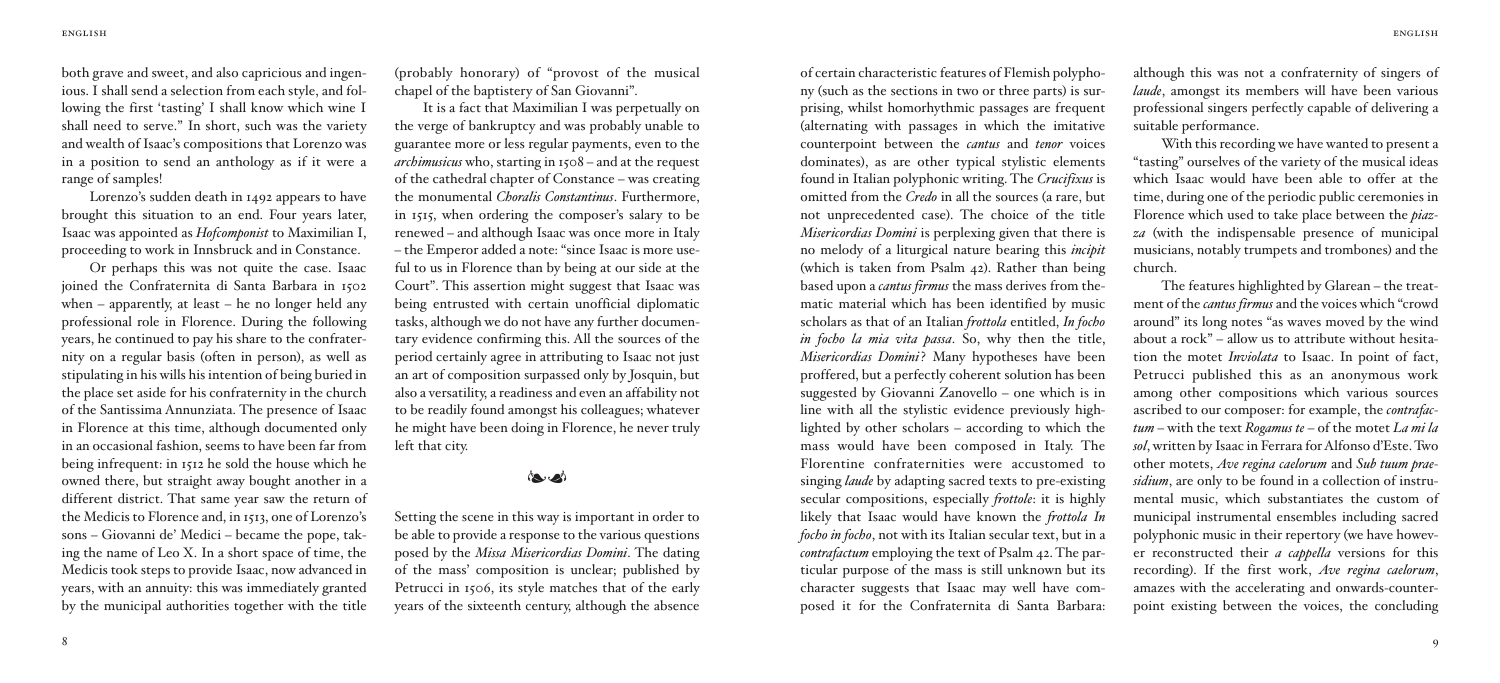ece on this recording, the extraordinary motet O *decus Ecclesiae* – which is built up on the succession of the notes of the hexachord  $-$  is an absolute triumph of the sequence *avant la lettre*.

pide the of individual models in the models of the production of the models of the models of the models of the models of the models of the models of the models of the models of the models of the models of the models of the Here, we are offering the first complete recording of the *Missa Misericordias Domini* and of the four motets Ave regina caelorum. Ave ancilla trinitatis. *Inviolata* and *Quae est ista*. As with all of our Glossa discs, the pieces have been recorded with a single pair of microphones, the purpose being of reproducing a sound mix which has not been put together artificially. As with Lorenzo de' Medici and the Venetian ambassador, we hope that each listener will still find today, in the variety of the writing of "Maestro Arrigo de Flandria", passages arousing pleasure, surprise and emotion for him or her.

*G u ido Magn a n o tra n s la te d by Ma rk Wiggin s*

**BIBLIOGRAPHY** 

*–* Martin Picker, Henricus Isaac – A quide to research (Garland, New York, 1991) – G i u s e p p e Z a n o v e l l o , *He in rich Isaa c, th e Mass* Misericordias Domini and music in late fifteenth-century *Florence* (PhD dissertation, Princeton, 2005)



# **Heinrich Isaac** *Missa Misericordias Domini & Mo te ts*

Tous les contemporains d'Isaac percevaient à l'évidence une qualité particulière dans son style qui le rendait sensiblement différent de celui des autres compositeurs vivants. Glaréan en soulignait deux caractéristiques dans le *Dodecacbordon* (publié trente ans après la mort d'Isaac) : le traitement du *cantus firmus,* dont Isaac avait réussi à révéler « la majesté et la force naturelle » en le situant dans la trame polypho nique avec un relief que les autres compositeurs de la Renaissance ignoraient, et la virtuosité avec laquelle il composait autour d'une note longue – dans une voix – une trame houleuse de notes se pressant contre elle et lui faisant écho dans les autres voix « comme des vagues, par le vent agitées, habituées à jouer autour d'un écueil dans la mer ».

Dans certaines compositions d'Isaac, l'orne ment du contrepoint est tel que tous ses contempo rains le trouvait excessif. D'ailleurs, un auditeur moderne ne pourra éviter d'être touché par cet effet rhétorique particulier qu'Isaac sait obtenir en réitérant une formule dans une voix, soit à la même hauteur, soit avec des translations régulières sur différents degrés, ce qu'on n'hésiterait pas, aujourd'hui, à nommer « marche harmonique ».

Tout essai moderne sur Isaac inclut invariablement la citation de la lettre du 2 septembre 1502 envovée par le chanteur Gian d'Artiganova au duc de Ferrare Hercule d'Este : « Isaac le chantre était à Ferrare où il a composé un motet sur une fantaisie dénommée *La mi la so la so la mi*, œuvre excellente qu'il a écrite en deux jours : [...] je le trouve tout à fait apte à servir Votre Seigneurie, bien plus que Josquin. parce que son caractère le prédispose à s'entendre mieux avec ses collègues et qu'il composera plus souvent des œuvres nouvelles : il est vrai que Josquin est un meilleur compositeur, mais il écrit quand cela lui plait et non quand on le lui demande. » Toutefois, on ne cite généralement que la dernière phrase de cette lettre (« il est vrai que Iosquin est un meilleur compositeur... »), sans la mettre en relation avec les différences frappantes entre l'histoire – personnelle et professionnelle – d'Isaac et celle des autres musiciens « transalpins » établis en Italie au cours du xve siècle. Ces différences sont mises en évidence par Giovanni Zanovello dans sa thèse (2005) dédiée à la Missa Misericordias Domini et que nous avons consultée amplement pour écrire ces notes.

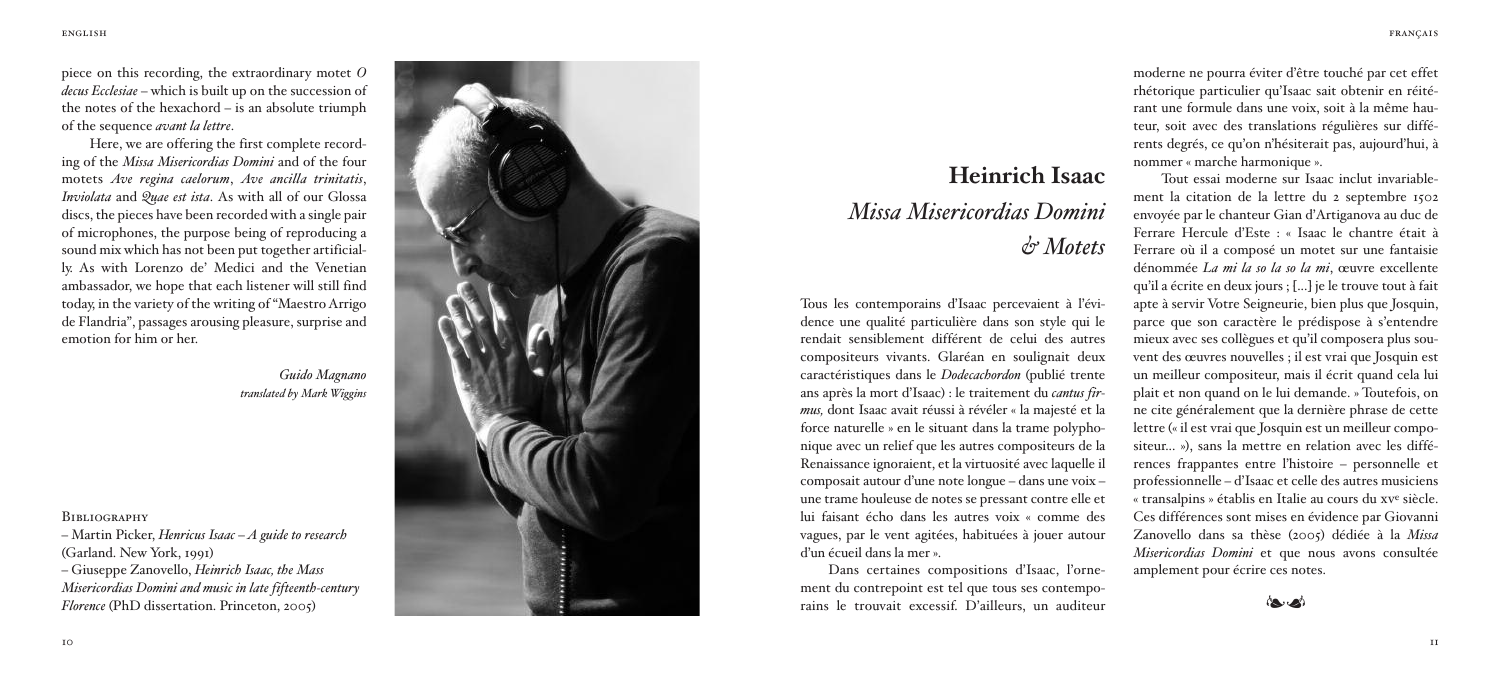Henricus (Hendrick?) Isaac, né en Flandre entre 1450 et 1455, devint chanteur du Baptistère de San Giovanni à Florence en 1485, mais un paiement effectué par le duc d'Autriche en 1484 prouve qu'à cette époque il était déjà un compositeur reconnu. En 1493, la chapelle du Baptistère fut dissoute sous la pression de Savonarole et, en 1494, les Médicis, qui continuaient d'employer Isaac jusqu'à cette date, furent chassés de Florence. Deux ans plus tard, Isaac trouva un nouvel emploi, stable et prestigieux, de chantre et de compositeur à la cour de l'empereur Maximilien I de Habsbourg et conserva cette charge jusqu'à sa mort en 1517. Jusque là, sa biographie semble se calquer parfaitement sur celle des autres célèbres musiciens flamands du xve et du xvie siècle, de Guillaume Dufay à Orlando di Lasso : formation en Flandre, engagement au début de la carrière par une famille princière italienne et long séjour en Italie, retour à l'âge mûr dans les pays de culture « allemande » (dont faisait aussi partie la Flandre : à Florence, Isaac était de fait appelé « Arrigo Tedesco » c'est-à-dire, Arrigo l'Allemand.)

Mais la chapelle de Florence n'appartenait pas au pape et Isaac ne faisait pas partie d'un ordre religieux mais était laïque et, qui plus est, marié à la Florentine Bartolomea Bello. De fait, jusqu'à la mort de Laurent le Magnifique, la plupart de son activité musicale était consacrée non pas à la chapelle de San Giovanni mais à la cour des Médicis où néanmoinsil n'avait pas d'emploi officiel : une situation semblable à celle des autres musiciens et des innombrables poètes et artistes qui y

affluaient ! A Florence, les évènements accompagnés de musique dépassaient amplement le cadre de la liturgie ordinaire de la cathédrale et de la Santissima Annunziata (qui étaient de la compétence des chantres de San Giovanni) : en plus des fêtes des Médicis, du Carnaval et du *Calendimaggio* ou célébration du printemps, il y existait un riche calendrier officiel des rituels citadins auxquels étaient liées les activités des nombreuses fraternités laïques. Dans certaines fraternités fleurissait la pratique des laudes qui superposaient les textes dévotionnels à des formes musicales d'origine profane et populaire. Isaac devint rapidement membre de la Fraternité de Santa Barbara, surnommée « dei Fiamminghi », c'est-à-dire « des Flamands » qui réunissait depuis sa fondation en 1446 les nombreux marchands et artisans provenant de Flandre et résidant à Florence.

Laurent le Magnifique est un témoin privilégié de l'activité d'Isaac au cours de ces années. Dans une lettre adressée à l'ambassadeur de Florence à Rome, Laurent exprimait son intention d'offrir un recueil de chansons à l'ambassadeur de Venise : « En connaissant mieux ses goûts, j'aurais pu mieux le servir car Arrigo Isaac a composé ces chansons de différentes façons, à la fois graves et douces, et aussi capricieuses et ingénieuses. J'enverrai un choix de chaque style, et après la première dégustation je saurai avec plus d'exactitude quel vin choisir. » En somme, la variété et l'abondance des compositions d'Isaac étaient telles que Laurent pouvait envoyer une anthologie comme s'il s'agissait d'une palette d'échantillons !

La mort soudaine de Laurent en 1492 semble avoir mis fin à cette situation. Quatre ans plus tard, Isaac fut nommé *Hofcomponist* de Maximilien I et allait exercerson activité à Innsbruck et à Constance.

Ou peut-être pas. Isaac entra dans la Fraternité de Santa Barbara en 1502, quand – au moins en apparence – il n'avait plus aucun rôle professionnel à Florence. Durant les années suivantes, il continua à fournir régulièrement sa quote-part à la fraternité, souvent en personne, et indiqua dans ses testaments son intention d'être enterré dans le lieu réservé à sa fraternité dans l'église de la Santissima Annunziata. Bien qu'attestée seulement d'une manière occasionnelle, la présence d'Isaac à Florence semble loin d'être sporadique : en 1512, il vendit la maison qu'il possédait dans cette ville et en acheta aussitôt une autre dans un quartier différent. Cette même année vit le retour des Médicis à Florence et, en 1513, un fils de Laurent, Jean de Médicis, devenait pape sous le nom de Léon X. Les Médicis prirent rapidement les mesures permettant à Isaac, désormais âgé, d'avoir une rente viagère, octroyée sans tarder par les autorités municipales avec le titre (probablement honoraire) de « prévôt de la chapelle musicale du Baptistère de San Giovanni ».

Il est établi que Maximilien I était constamment au bord de la faillite et ne pouvait probablement garantir un revenu plus ou moins régulier, même à l'*archimusicus* qui, à partir de 1508, allait créer à la demande du chapitre de la cathédrale de Constance le monumental *Choralis Constantinus*. D'autre part, en 1515, bien que le compositeur se trouvât alors une fois de plus en Italie, l'empereur ordonna de renouveler son salaire en annotant : « car Isaac nous est plus utile à Florence qu'à nos côtés à la cour». Cette affirmation suggère qu'Isaac était chargé de certaines tâches diplomatiques non officielles, mais nous ne disposons d'aucun autre document le confirmant. Par contre, toutes les sources de l'époque concordent en attribuant à Isaac non seulement un art de la composition que seul Josquin surpassait, mais encore une versatilité, une disponibilité et même une affabilité que l'on ne trouvait pas facilement chez ses collègues ; quoiqu'il fît à Florence, jamais il ne laissa vraiment cette ville.



L'évocation de ce cadre est nécessaire pour donner une réponse aux questions diverses posées par la *Missa Misericordias Domini*. La datation de la messe est incertaine : publiée par Petrucci en 1506, son style correspond aux premières années du xvie siècle mais nous constatons avec surprise l'absence de certains traits caractéristiques de la polyphonie flamande (comme les sections à deux ou trois voix), tandis que les passages homorythmiques sont fréquents (alternant avec des passages où domine le contrepoint imitatif entre les voix de *cantus* et de *tenor*) de même que d'autres éléments stylistiques typiques de l'écriture polyphonique italienne. Dans toutes les sources, le *Crucifixus* manque au *Credo* (cas rare, mais non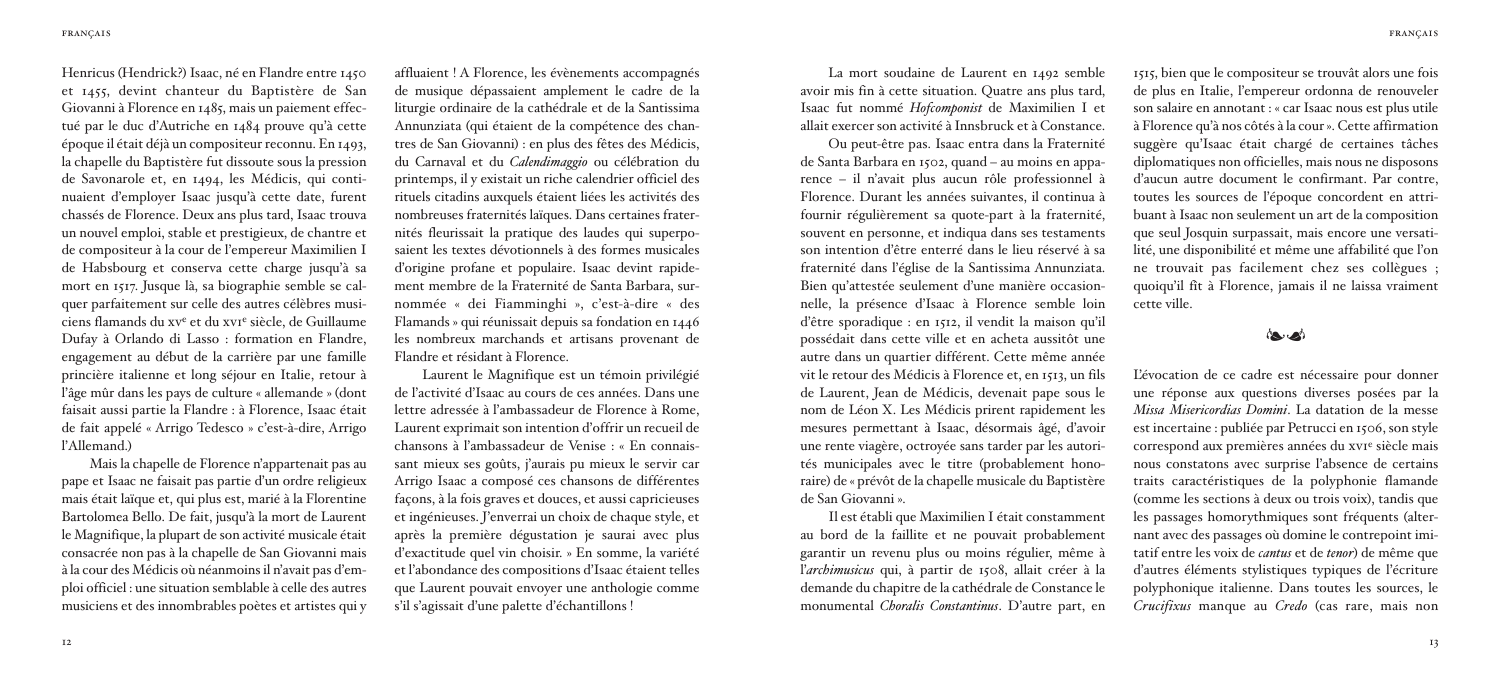unique). Le titre *Misericordias Domini* est mystérieux étant donné qu'il n'existe aucune mélodie liturgique ayant cet incipit (qui est celui du psaume 42). D'autre part, la messe ne se base pas sur un *cantus firmus*, mais sur un matériau thématique que les musi cologues ont identifié comme étant celui d'une *frot tola* italienne, *In focho in focho la mia vita passa*. Donc, pourquoi ce titre, *Misericordias Domini* ? Plusieurs hypothèses ont été formulées mais Giovanni Zanovello propose une solution tout à fait cohé rente, en accord avec toutes les évidences stylis tiques soulignées auparavant par d'autres érudits, selon laquelle la messe aurait été composée en Italie. Les fraternités florentines avaient la coutume de chanter les laudes en adaptant les textes sacrés à des compositions profanes préexistantes, en particulier des *frottole* : Isaac a donc parfaitement pu connaître la *frottola In focho in focho* non avec son texte profane en italien, mais dans un *contrafactum* avec le texte du psaume 42. La destination de la messe est encore inconnue mais étant donné son caractère, Isaac aurait très bien pu la composer pour la Fraternité de Santa Barbara : bien qu'elle ne fût pas une fraternité de chantres de laudes*,* elle comptait parmi ses mem bres divers professionnels parfaitement capables d'assurer une interprétation adéquate.

Nous avons donc voulu proposer avec cet enre gistrement une « dégustation » de la variété des idées musicales qu'Isaac aurait pu offrir durant l'une des cérémonies publiques périodiques qui se déroulaient à Florence entre la place (avec la présence indispensable des instrumentistes municipaux, notamment trompettes et trombones) et l'église.

Les caractéristiques mises en évidence par Glaréan - le traitement du *cantus firmus* et les voix qui se « pressent » autour de ses notes longues « comme des vagues agitées par le vent autour d'un écueil » nous permettent d'attribuer sans hésiter le motet *Inviolata* à Isaac. Petrucci le publia en effet comme une œuvre anonyme parmi d'autres compositions que des sources diverses attribuent à notre compositeur : par exemple, le contrafactum avec le texte *Rogamus te* du motet *La mi la sol* écrit par Isaac à Ferrare pour Alphonse d'Este. Deux autres motets. Ave regina caelorum et Sub tuum praesidium, ont été uniquement conservés dans un recueil de musique instrumentale, ce qui prouve la coutume des ensembles instrumentaux municipaux d'inclure de la musique polyphonique sacrée dans leur répertoire (nous avons toutefois reconstruit sa version a cappella pour cet enregistrement). Si la première œuvre. *Ave regina caelorum*, impressionne par son contrepoint strict et urgent entre les voix, le motet monumental *O* decus Ecclesiae qui conclut cet enregistrement, construit sur la succession des notes de l'hexacorde, est un véritable triomphe de la marche harmonique avant la lettre.

Nous proposons ici le premier enregistrement intégral de la Messe Misericordias Domini et des quatre motets Ave regina caelorum. Ave ancilla Trinitatis. *Inviolata* et *Quae est ista*. Comme pour tous nos disques Glossa, les œuvres ont été enregistrées avec une seule paire de micros, afin de restituer une pâte sonore non construite artificiellement. Comme Laurent le Magnifique avec l'ambassadeur de Venise, nous espérons que chaque auditeur trouvera aujourd'hui encore, dans la variété de l'écriture du « Maestro Arrigo de Flandria », des passages suscitant en lui plaisir, surprise, et émotion.

> Guido Magnano *tra du it p a r Pie rre É lie Mam o u*

## **BIBLIOGRAPHIE**

*–* Martin Picker, Henricus Isaac – A Guide to Research (Garland, New York, 1991)

– G i u s e p p e Z a n o v e l l o , *He in rich Isaa c, th e Mass* Misericordias Domini and music in late-fifteenth-century *Florence* (PhD dissertation, Princeton, 2005)



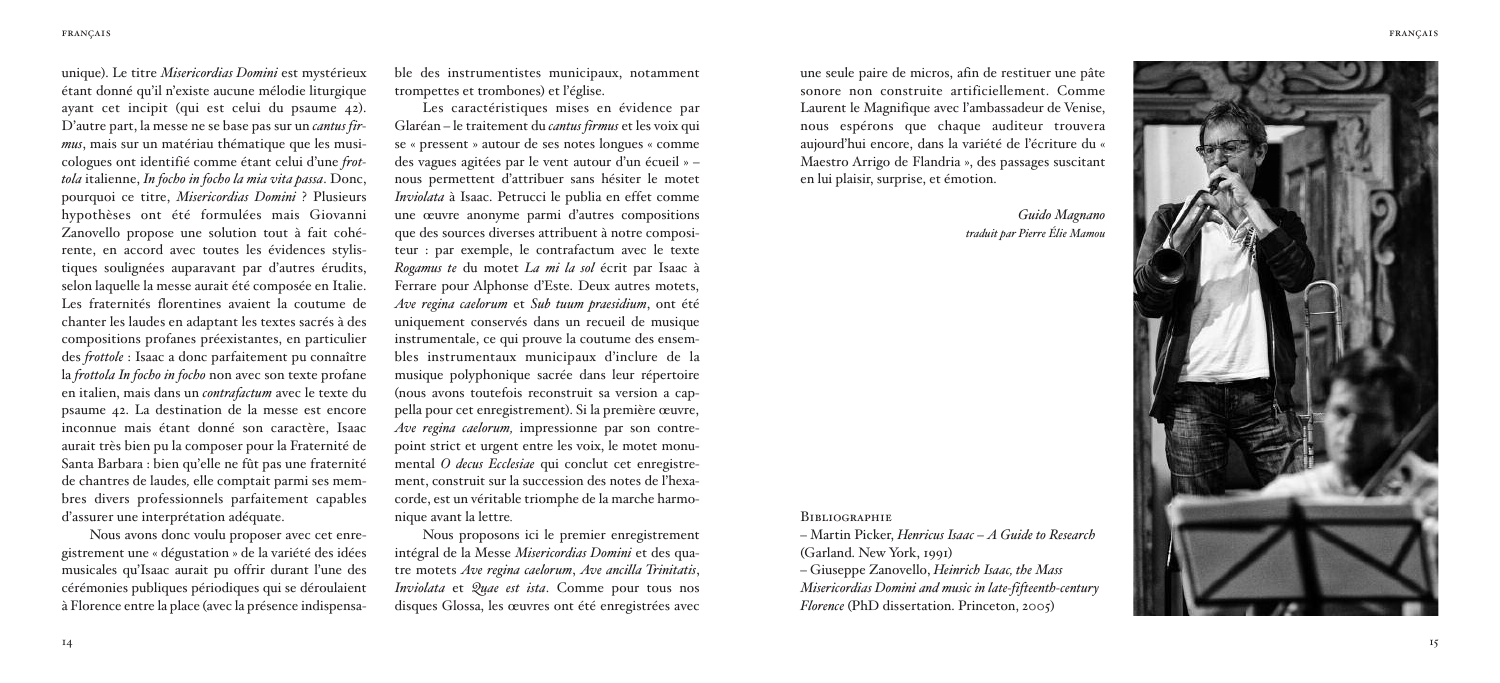# **Heinrich Isaac** *Missa Misericordias Domini & Motetten*

Schon zu Isaacs Zeiten war es offensichtlich, dass sich sein Kompositionsstil deutlich vom dem anderer Komponisten dieser Epoche unterschied. Glarean betonte in seinem dreißig Jahre nach Isaacs Tod veröffentlichten *Dodekachordon* zwei Besonderheiten: erstens die Behandlung des *cantus firmus*, dessen »Majestät und natürliche Kraft« Isaac besonders herauszustellen verstand und den er auf eine so prägnante Art und Weise mit dem polyphonen Geflecht verband, wie es andere Komponisten der Renaissance nicht vermochten, und zweitens die Virtuosität, mit der er eine gehaltene Note in einer Stimme mit dem aufgeregten Umspielen undWiderhallen der anderen Stimmen umgab, »genau wie die Wellen, vom Wind aufgewühlt, um eine Klippe im Meer zu spielen pflegen«.

Die Blüte des Kontrapunkts war in einigen Kompositionen Isaacs so ausgeprägt, dass es einigen zeitgenössischen Zuhörern sogar maßlos übertrieben schien. Wer seine Musik heute hört, kann gar nicht anders als frappiert darüber sein, welchen rhetorischen Effekt Isaac dadurch erzielt, dass er ein und dieselbe Formel in der gleichen Stimme mehrmals wiederholt, manchmal auf der gleichen Tonhöhe, dann wieder in regelmäßigen Intervallschritten verschoben, in der Art, die wir heute ohne Zögern als Sequenz bezeichnen würden.

Ausnahmslos alle modernen Isaacforscher nehmen Bezug auf ein Zitat aus dem Brief vom 2. September 1502, den der Sänger an Gian d'Artiganova an Herzog Ercole d'Este sandte:»Der Sänger Isach warin Ferrara und machte eine Motette über eine Fantasie mit dem Namen *La mi la so la so la mi*, die sehr gut ist, und er hat sie in zwei Tagen geschrieben; [...] er scheint mir sehr geeignet, in Euren herrschaftlichen Dienst zu treten, sehr viel mehr als Josquin, denn er ist in Gesellschaft umgänglicher, und er wird häufiger neue Sachen machen; es ist wahr, dass Josquin besser komponiert, aber er tut das nur, wann es ihm gefällt und nicht, wenn man es von ihm will.« Aus diesem Brief wird meistens nur der letzte Satz zitiert, ohne diesen zu den signifikanten Unterschieden in Bezug zu setzen, die Isaacs persönlichen und professionellen Werdegang von dem anderer Komponisten von jenseits der Alpen abhebt, die im Verlauf des 15. Jahrhunderts nach Italien kamen. Diese Unterschiede werden in Giovanni Zanovellos Dissertation von 2005 beleuchtet, die sich mit der *Missa Misericordias Domini* befasst und die die Grundlage der vorliegenden Erläuterungen bildet.

إمجادها

Henricus (Hendrick?) Isaac, geboren in Flandern zwischen 1450 und 1455, wurde 1485 Sänger im Baptisterium San Giovanni in Florenz, aber eine Lohnzahlung des Herzogs von Österreich aus dem Jahr 1484 zeigt, dass er zu diesem Zeitpunkt bereits ein angesehener Komponist war. 1493 wurde die Kapelle des Baptisteriums aufgrund des von Girolamo Savonarola ausgeübten Drucks aufgelöst, und 1494 wurde die Familie Medici, in deren Diensten Isaac stand, aus der Stadt vertrieben. 1496 fand Isaac eine neue feste und prestigeträchtige Stellung als Hofsänger und -komponist bei Kaiser Maximilian I. von Habsburg, eine Stellung, die er bis zu seinem Tod im Jahr 1517 innehaben sollte. Bis hierhin scheint seine Biografie ganz genau der anderer berühmter flämischer Komponisten aus dem 15. und 16. Jahrhundert zu entsprechen, von Guillaume Dufay bis Orlando di Lasso: Ausbildung in Flandern, zu Beginn der Karriere Anwerbung durch eine italienische Fürstenfamilie und langer Aufenthalt in Italien, Rückkehr in den deutschen Kulturraum im reifen Alter (dazu zählte auch Flandern: In Florenz war Isaac als »Arrigo Tedesco« bekannt).

Aber die florentinische war nicht die päpstliche Kapelle, und Isaac war – anders als seine Kollegen – kein Geistlicher. Er nahm die Florentinerin Bartolomea Bello zur Frau, und bis zum Tod Lorenzos des Prächtigen bildete nicht etwa die Kapelle von San Giovanni den Mittelpunkt seines Schaffens, sondern vielmehr der Hof der Medici. Dort hatte er jedoch keine offizielleAnstellung, genau wie die vielen anderen Musiker und die zahllosen Schriftsteller und Künstler, die ihn bevölkerten. In Florenz gab es Möglichkeiten zum Musikmachen, die weit über die liturgischen Belange im Dom und in Sanctissima Annunziata hinausgingen (in beiden Kirchen wirkten die Sänger von San Giovanni). Neben den Festen der Medici gab es den Karneval und das Calendimaggio (Frühlingsfest), außerdem war der offizielle Kalender mit zahlreichen städtischen Traditionen gefüllt, mit dem auch die Aktivitäten der zahllosen Laienbruderschaften in Zusammenhang standen. In einzelnen Bruderschaften wurde die Praxis des Laudengesangs ganz besonders gepflegt, bei der fromme Texte musikalischen Formen unterlegt wurden, die weltlichen und volkstümlichen Ursprungs waren. Isaac selbst sollte später in die Confraternita di Santa Barbara, genannt »dei Fiamminghi« (Bruderschaft der Hl. Barbara »von den Flamen«) eintreten, in der sich seit ihrer Gründung im Jahr 1446 die zahlreichen Händler und Handwerker aus Flandern zusammenschlossen, die in Florenz lebten.

Von Lorenzo dem Prächtigen selbst gibt es ein Zeugnis über die Tätigkeiten Isaacs in diesen Jahren. In einem Brief an den Florentiner Botschafter in Rom bekundete Lorenzo mit folgenden Worten die Absicht, dem venezianischen Botschafter eine Sammlung von Liedern zu schicken: »Wenn ich wüsste, woran er sich am meisten ergötzt, könnte ich ihm einen besseren Dienst erweisen, denn der Komponist Heinrich Isaac hatWerke in verschiedenerArt geschaffen, sowohl schwermütig als auch süß, sowohl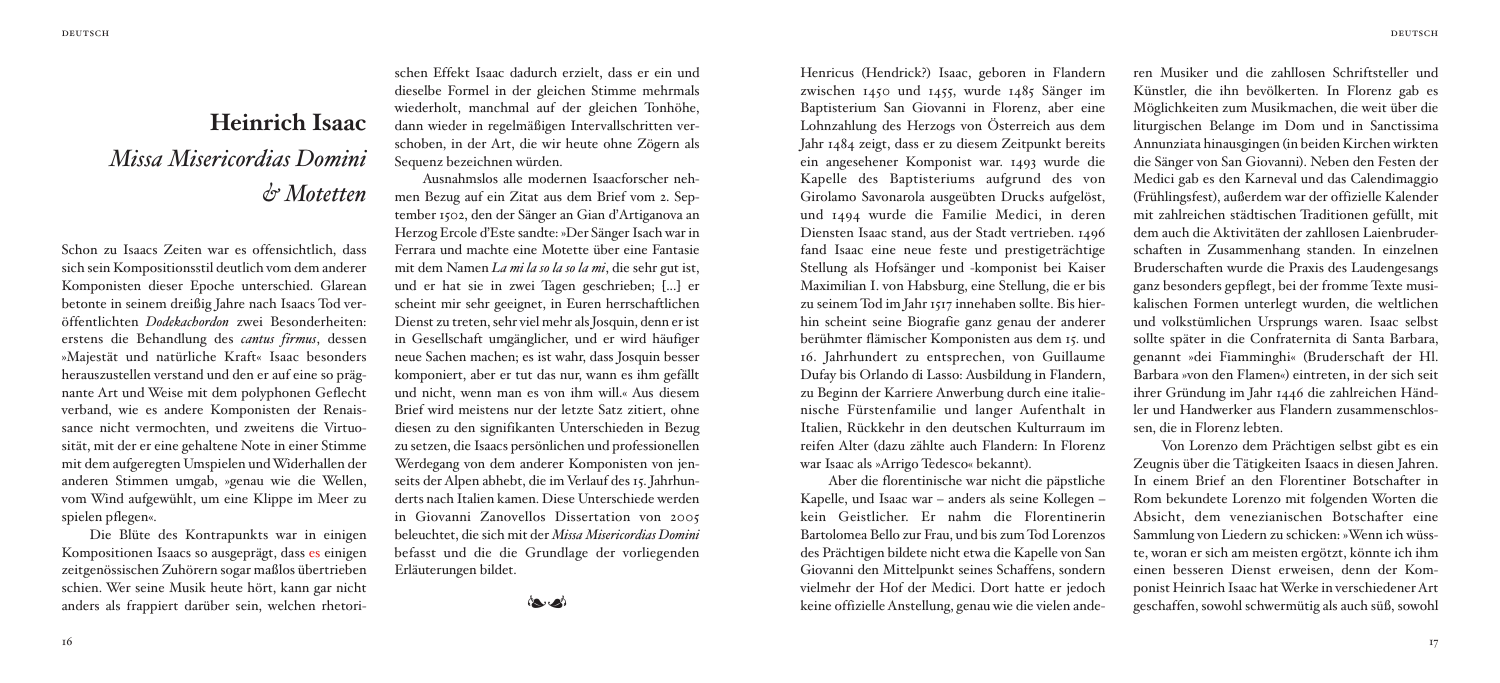gewagt als auch kunstvoll. Ich werde eine Auswahl von allem schicken, und nachdem er dies begutachtet hat, werde ich genauer wissen, welche Art von Wein ich ihm kredenzen soll.« Insgesamt lieferte Isaac so viele und so abwechslungsreiche Kompositionen, dass Lorenzo dem Botschafter »als Kostprobe« nur eine Anthologie schicken konnte.

Durch den plötzlichen Tod Lorenzos im Jahr 1492 schien dies alles zu Ende zu sein. Isaac wurde vier Jahre später zum Hofkomponisten Maximilians I. ernannt, und Innsbruck und Konstanz wurden zu den neuen Zentren seines Schaffens.

Vielleicht ist diese Sicht aber auch nicht korrekt. Isaac trat 1502 in die Confraternita di Santa Barbara ein, als er in Florenz – scheinbar – keine berufliche Rolle mehr spielte. Bei Wahlen in der Confraternita gab er in den darauffolgenden Jahren regelmäßig und oft persönlich seine Stimme ab, und in seinem Testament legte er eine Grabstelle am für die Bruderschaft reservierten Ort in der Chiesa della SS. Annunziata fest. Auch wenn es im Verlauf des 16. Jahrhunderts nur gelegentlich Nachweise für seine Anwesenheit in Florenz gibt, scheint er sich dort nicht nur sporadisch aufgehalten zu haben. 1512 verkaufte er sein Haus in der Stadt, erwarb aber sofort ein neues in einem anderen Viertel. Im gleichen Jahr kehrten die Medici nach Florenz zurück, und 1513 wurde einer der Söhne Lorenzos, Giovanni de' Medici, unter dem Namen Leo X. zum Papst ernannt. Binnen kurzem bemühten sich die Medici darum, dem nicht mehr jungen Isaac eine Leibrente

zuzusichern, die von den städtischen Behörden prompt mit dem vermutlich ehrenhalber verliehen Titel »Probst der Kapelle des Baptisteriums San Giovanni« verbunden wurde.

Es ist eine Tatsache, dass Maximilian I. ständig kurz vor dem Bankrott stand, und vermutlich konnte er noch nicht einmal seinem *archimusicus* eine regelmäßige und akzeptable Bezahlung garantieren. Dieser hatte ab 1508 imAuftrag des Konstanzer Domkapitels den monumentalen *Choralis Constantinus* geschaffen. Der Kaiser ordnete außerdem 1515 an, Isaacs Gehalt erneut zu zahlen, obwohl dieser sich gerade wieder einmal in Italien befand, und zwar mit der Begründung, »dass er uns in Florenz nützlicher ist als an unserem eigenen Hofe«. Diese Bemerkung könnte nahelegen, dass Isaac auch inoffizielle diplomatische Aufgaben hatte, aber dazu gibt es keine weiteren Belege. Aus allen zeitgenössischen Quellen geht hervor, dass Isaac mit Sicherheit neben seinen Fähigkeiten als Komponist, in denen ihm nur Josquin gleichkam, auch über eine Vielseitigkeit, eine Einsatzbereitschaft und schließlich eine Liebenswürdigkeit verfügte, wie sie unter seinen Kollegen keinesfalls üblich war. Was auch immer er gerade in Florenz zu tun hatte, er verließ diese Stadt niemals wirklich.

# إمجادها

Dieser Überblick ist notwendig, um eineAntwort auf verschiedene Fragen zu geben, die die *Missa Misericordias Domini* aufwirft. Die Messe lässt sich nicht

mit Sicherheit datieren. Sie wurde 1506 von Petrucci gedruckt und scheint stilistisch eine Einordnung in die ersten Jahre des 16. Jahrhunderts nahezulegen. Überraschend ist jedoch das Fehlen einiger Besonderheiten, wie sie für die flämische Polyphonie typisch sind (wie etwa zwei- und dreistimmige Abschnitte), während es zahlreiche homorhythmische Passagen gibt (die sich mitAbschnitten abwechseln, in denen ein imitatorischer Kontrapunkt zwischen dem *cantus* und dem *tenor* vorherrscht), ebenso wie weitere Stilelemente, die für die italienische Mehrstimmigkeit charakteristisch sind. In allen Quellen fehlt im *Credo* das *Crucifixus* – ein seltener, aber nicht einzigartiger Fall. Schon der Titel *Misericordias Domini* ist rätselhaft, da es keine einzige liturgische Melodie mit diesem Incipit gibt (dabei handelt es sich um den Anfang des 42. Psalms). Die Messe beruht nicht auf einem Cantus firmus, sondern auf thematischem Material, das von Musikwissenschaftlern als die italienische Frottola *In focho in focho la mia vita passa* identifizieren konnten. Warum trägt die Messe dann den Beinamen *Misericordias Domini*? Zu dieser Frage gibt es verschiedene Hypothesen, aber Giovanni Zanovello schlägt eine vollkommen kohärente Lösung vor, die genau zu den stilistischen Besonderheiten passt, die auch schon von anderen Forschern hervorgehoben wurden. Er stellte die Hypothese auf, dass die Messe in Italien geschrieben wurde. Es war bei den Laudensängern der Florentiner Bruderschaften gängige Praxis, geistliche Texte für weltliche Kompositionen, insbesondere

Frottolen zu adaptieren. Es wäre tatsächlich nicht überraschend, wenn Isaac die Frottola *In focho in focho* nicht mit ihrem weltlichen italienischen Text gekannt hätte, sondern als geistliche Kontrafaktur mit dem Text aus Psalm 42. Für welchen Anlass die Messe entstand, ist weiterhin unbekannt, aber ihr Charakter legt die Möglichkeit nahe, dass sie für die Confraternita di Santa Barbara bestimmt war: Obwohl diese keine ausgesprochene Laudenbruderschaft war, zählten einige Berufsmusiker zu ihren Mitgliedern, die zur Aufführung der Messe hervorragend geeignet gewesen wären.

Wir wollten mit dieser Aufnahme eine Art Kostprobe des musikalischen Ideenreichtums liefern, wie Isaac sie zu seiner Zeit in einer der regelmäßigen öffentlichen Aufführungen hätte geben können, die in Florenz zwischen Kirche und Piazza (mit der unvermeidlichen Gegenwart von städtischen Musikern, insbesondere Posaunisten und Trompetern) stattfanden.

Insbesondere die von Glarean betonten Merkmale (die Behandlung des Cantus firmus und die Stimmen, die sich sozusagen um seine lange ausgehaltenen Noten drängten, »wie Wellen, die vom Wind aufgewühlt eine Klippe im Meer umspielen«) legen für uns ohne jeden Zweifel die Zuschreibung der Motette *Inviolata* an Isaac nahe, die von Petrucci anonym mit einigen weiteren Motetten veröffentlicht wurde. Als Komponist der anderen Motetten wird in verschiedenen Quellen Heinrich Isaac genannt, darunter auch eine Kontrafaktur der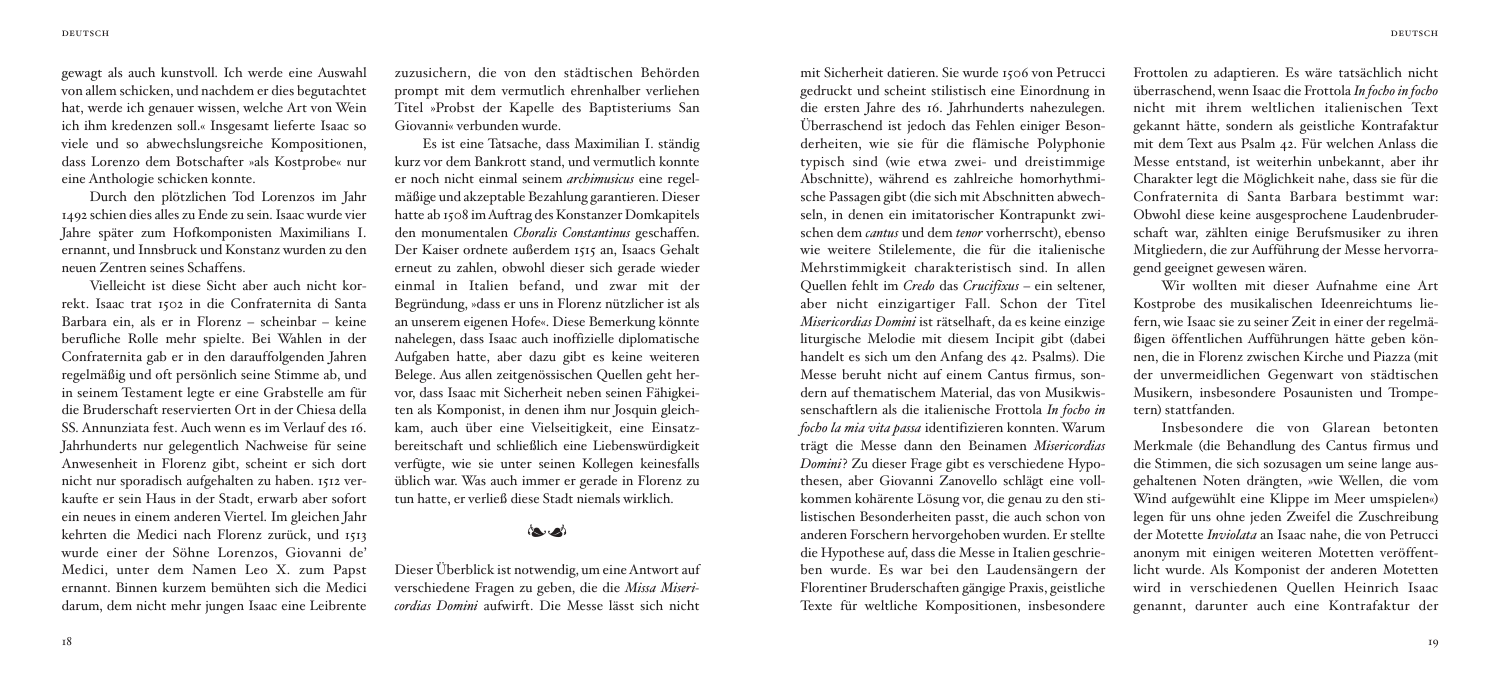Motette *La mi la sol* (mit dem Text *Rogamus*), die Isaac in Ferrara für Alfonso d'Este geschrieben hatte. Zwei weitere Motetten (*Ave regina caelorum* und *Sub tuum praesidium*) sind in Instrumentalmusiksammlungen überliefert, ein Beleg dafür, dass städtische Instrumentalensembles auch geistliche polyphone Werke in ihr Repertoire aufnahmen. Für diese Aufführung haben wir eine vokale A-capella-Fassung dieser Stücke rekonstruiert. Die Motette *Ave regina caelorum* ist aufgrund des drangvoll eng geführten Kontrapunkts zwischen den Stimmen eindrucksvoll, während die monumentale Motette *O decus Ecclesiae*, die über der Tonfolge des Hexachords gebaut ist und die diese Aufnahme beschließt, einen wahren Triumph der Sequenz *avant la lettre* darstellt.

Diese Aufnahme stellt die erste Gesamteinspielung der *Missa Misericordias Domini* sowie der vier Motetten *Ave regina caelorum*, *Ave ancilla Trinitatis*, *Inviolata* und *Quae est ista* dar. Genau wie bei unseren früheren  $\cos$  für Glossa wurden die Werke mit einem einzigen Mikrofonpaar aufgenommen, um so ein nicht künstlich konstruiertes Klangbild zu ermöglichen. Wie Lorenzo der Prächtige es für den venezianischen Botschafter wünschte, so vertrauen auch wir darauf, dass heute noch jeder Zuhörer in den vielseitigen Kompositionen des »Meisters Heinrich aus Flandern« Passagen finden wird, die ihn ergötzen, überraschen und rühren.

*Guido Magnano übersetzt von Susanne Lowien*

**BIBLIOGRAFIE** 

– Martin Picker, *Henricus Isaac* – *A Guide to Research* (Garland. New York, 1991)

– Giuseppe Zanovello, *Heinrich Isaac, the Mass Misericordias Domini and music in late-fifteenth-century Florence* (Dissertation. Princeton, 2005)



# **Heinrich Isaac** *Missa Misericordias Domini & Mottetti*

Ai tempi di Isaac era ben evidente a tutti che il suo stile aveva qualcosa di sensibilmente diverso dagli altri compositori dell'epoca. Glareano, nel *Dodekachordon* (pubblicato trent'anni dopo la morte di Isaac), ne sottolinea due peculiarità: il trattamento del *cantus firmus*, di cui Isaac riusciva a mettere in luce «la maestà e forza naturale» collocandolo nel tessuto polifonico con un rilievo sconosciuto agli altri compositori rinascimentali, e il virtuosismo con cui sapeva circondare una nota ferma in una voce con il rincorrersi e il riecheggiare concitato delle altre voci, «così come le onde, spinte dal vento, sogliono giocare attorno a uno scoglio nel mare».

La fioritura del contrappunto era tale, in alcune composizioni di Isaac, da sembrare perfino eccessiva a qualche ascoltatore coevo. Un ascoltatore moderno, poi, non può non essere colpito dal particolare effetto retorico che Isaac sa ottenere con la reiterazione di una stessa formula nella medesima voce, talora alla stessa altezza, talora con traslazioni regolari di grado, in quella che oggi non esiteremmo a definire una «progressione».

Ogni saggio moderno su Isaac riporta invariabilmente la citazione della lettera inviata il 2 settembre 1502 al duca di Ferrara Ercole d'Este dal cantore Gian d'Artiganova: «Isach cantore è stato a Ferrara, e ha facto uno moteto sopra una fantasia nomata *La mi la so la so la mi*, lo quale è molto bono, e hallo facto in dui jorni; [...] a me pare molto apto a servir La Signoria Vostra, molto più che Josquin, perché è de meglior natura fra li compagni, e farà più spesso cose nove; vero è che Josquin compone meglio, ma fa quando li piace, non quando l'homo vole.» Della lettera, tuttavia, si cita generalmente solo quest'ultima frase («Josquin è miglior compositore, ma scrive quando vuole e non quando gli viene richiesto»), senza metterla in relazione con le marcate differenze fra la storia personale e professionale di Isaac e quelle degli altri musicisti «oltremontani» giunti in Italia nel corso del xv secolo. Queste differenze sono messe in luce nella dissertazione di Giovanni Zanovello (2005) dedicata alla *Missa Misericordias Domini*, su cui ci siamo largamente basati per queste note.

# إمجادها

Henricus (Hendrick?) Isaac, nato nelle Fiandre fra il 1450 e il 1455, divenne cantore del Battistero di San Giovanni a Firenze nel 1485, ma un pagamento da parte del duca d'Austria datato 1484 dimostra che a quell'epoca era già un compositore affermato. Nel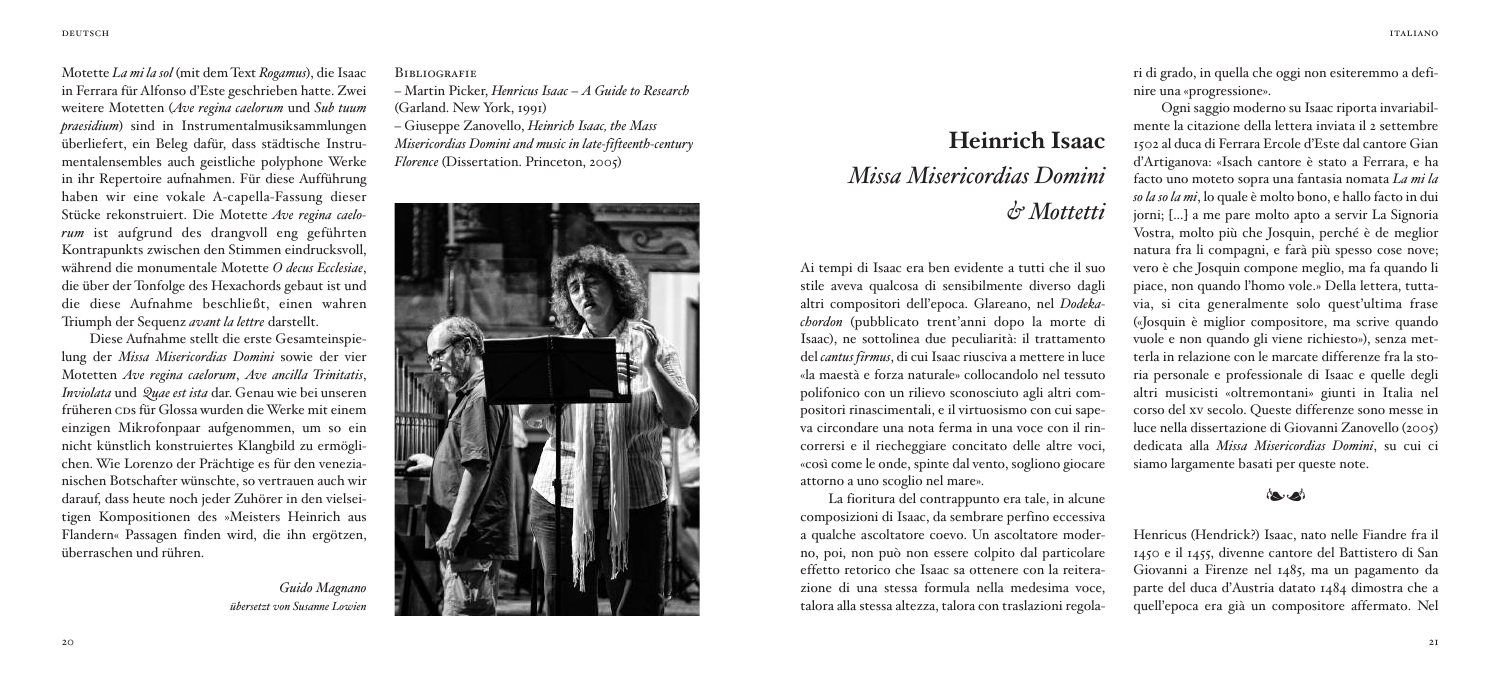1493 la cappella del Battistero fu sciolta su pressione di Girolamo Savonarola, e nel 1494 la famiglia Medici, al cui servizio Isaac era stato fino ad allora, fu cacciata da Firenze. Nel 1496 Isaac trovò un nuovo stabile e prestigioso impiego come cantore e compositore di corte presso l'imperatore Massimiliano I d'Absburgo, carica che mantenne fino alla morte nel 1517. Fin qui, la sua biografia sembra ricalcare perfettamente quella degli altri celebri musicisti fiamminghi del xv e xvi secolo, da Guillaume Dufay a Orlando di Lasso: formazione nelle Fiandre, reclutamento all'inizio della carriera da parte di una famiglia principesca italiana e lunga permanenza in Italia, ritorno in età matura nell'area culturale «tedesca» (a cui appartenevano anche le Fiandre: a Firenze, Isaac era conosciuto come «Arrigo Tedesco»).

Ma quella di Firenze non era la cappella papale, e Isaac non era un religioso: era un laico, diversamente dai suoi colleghi. Prese in moglie una donna fiorentina, Bartolomea Bello, e fino alla morte di Lorenzo il Magnifico il centro della sua attività musicale, più che la cappella di San Giovanni, fu la corte medicea: in cui tuttavia, alla pari degli altri musici e degli innumerevoli letterati e artisti che la affollavano, non aveva un impiego ufficiale. A Firenze, le occasioni per fare musica andavano ben al di là della liturgia ordinaria presso la cattedrale e la SS. Annunziata (entrambe di competenza dei cantori di San Giovanni): oltre alle feste dei Medici, al Carnevale e al Calendimaggio, esisteva un ricco calendario ufficiale di rituali cittadini, a cui erano connesse anche le attività delle nume-

rose confraternite di laici. In alcune confraternite, in particolare, fioriva la pratica del canto delle *laude*, in cuisisovrapponevano testi devozionali a forme musicali di matrice profana e popolare. Isaac stesso, in seguito, sarebbe diventato membro della Confraternita di Santa Barbara, detta «dei Fiamminghi» in quanto riuniva, fin dalla sua fondazione nel 1446, i numerosi mercanti e artigiani provenienti dalle Fiandre che risiedevano a Firenze.

Abbiamo da Lorenzo il Magnifico in persona una testimonianza dell'attività di Isaac in quegli anni. In una lettera all'ambasciatore fiorentino a Roma, Lorenzo manifestava l'intenzione di offrire una raccolta di canti all'ambasciatore veneziano con queste parole: «se sapessi di che maniera si diletta più, l'avrei meglio servito, perchéArrigo Isach compositore ne ha fatti di diverse maniere, e gravi e dolci, e ancora rotti e artificiosi. Manderò un saggio d'ogni cosa, e dopo la prima degustazione saprò meglio che vino avrò da amministrare.» Insomma, tale era la varietà e l'abbondanza delle composizioni di Isaac che Lorenzo poteva mandarne un'antologia solo «a titolo di assaggio».

Con l'improvvisa morte di Lorenzo nel 1492 tutto questo sembrò finire. Isaac fu assunto quattro anni dopo come *Hofcomponist* da Massimiliano I, e le nuove sedi della sua attività divennero Innsbruck e Costanza.

O forse no. Isaac entrò nella Confraternita di Santa Barbara nel 1502, quando ormai – in apparenza – non aveva più alcun ruolo professionale a Firenze. Continuò a versare regolarmente la sua quota alla

confraternita negli anni successivi, spesso di persona, e nei suoi testamenti dispose la propria sepoltura nel luogo riservato alla Confraternita nella Chiesa della SS. Annunziata. La sua presenza a Firenze nel corso del xvi secolo, benché attestata solo saltuariamente, sembra tutt'altro che sporadica: nel 1512 vendette la casa di sua proprietà in città, ma ne acquistò subito dopo un'altra in un altro quartiere. Nello stesso anno i Medici ritornarono a Firenze, e nel 1513 un figlio di Lorenzo, Giovanni de' Medici, divenne papa con il nome di Leone X. In breve tempo i Medici si attivarono per assicurare a Isaac, ormai anziano, un vitalizio che fu prontamente concesso dalle autorità cittadine con la qualifica (probabilmente onoraria) di «prevosto della cappella musicale del Battistero di San Giovanni».

Sta di fatto che Massimiliano I era perennemente sull'orlo della bancarotta, e probabilmente non poteva garantire un'accettabile continuità di pagamenti nemmeno all'*archimusicus* che a partire dal 1508 avrebbe creato, su incarico del capitolo della cattedrale di Costanza, il monumentale *Choralis Constantinus*. Lo stesso imperatore, d'altra parte, ordinando nel 1515 di rinnovare a Isaac il suo stipendio benché il compositore si trovasse in quel momento ancora una volta in Italia, annotò: «poiché ci è più utile a Firenze che presso la nostra corte». Questa affermazione farebbe supporre che Isaac svolgesse anche compiti diplomatici non ufficiali, ma non disponiamo di altre evidenze in questo senso. Di certo, tutte le fonti dell'epoca concordano nell'attribuire a Isaac, oltre all'abilità di compositore che lo rendeva secondo solo a Josquin, una versatilità, una disponibilità e finanche un'affabilità certamente non comuni fra i suoi colleghi; e qualunque cosa facesse a Firenze, non lasciò mai veramente quella città.

## $(44, 14)$

Questo inquadramento è necessario per dare una risposta ai diversi interrogativi che la *Missa Misericordias Domini* solleva. La datazione della messa è incerta: pubblicata da Petrucci nel 1506, stilisticamente sembra databile ai primi anni del xvi secolo; ma sorprende, in essa, l'assenza di alcuni tratti caratteristici della polifonia fiamminga (come le sezioni a due o tre voci), mentre sono frequenti passi omoritmici (alternati a passi in cui domina il contrappunto imitativo fra le voci di *cantus* e di *tenor*) e altri elementi stilistici tipici della scrittura polifonica italiana. In tutte le fonti, nel *Credo* è omesso il *Crucifixus* (caso raro, ma non unico). Il titolo *Misericordias Domini* è esso stesso misterioso, in quanto non esiste alcuna melodia liturgica con questo *incipit* (che è quello del salmo 42). La messa, d'altra parte, non è basata su un *cantus firmus*, ma su materiale tematico che i musicologi hanno identificato con quello di una frottola italiana, *In focho in focho la mia vita passa*. Perché, allora, *Misericordias Domini*? Sono state avanzate ipotesi diverse, ma Giovanni Zanovello propone una soluzione perfettamente coerente, assieme alle evidenze stilistiche già sottolineate da altri studiosi, con l'ipotesi che la messa

italiano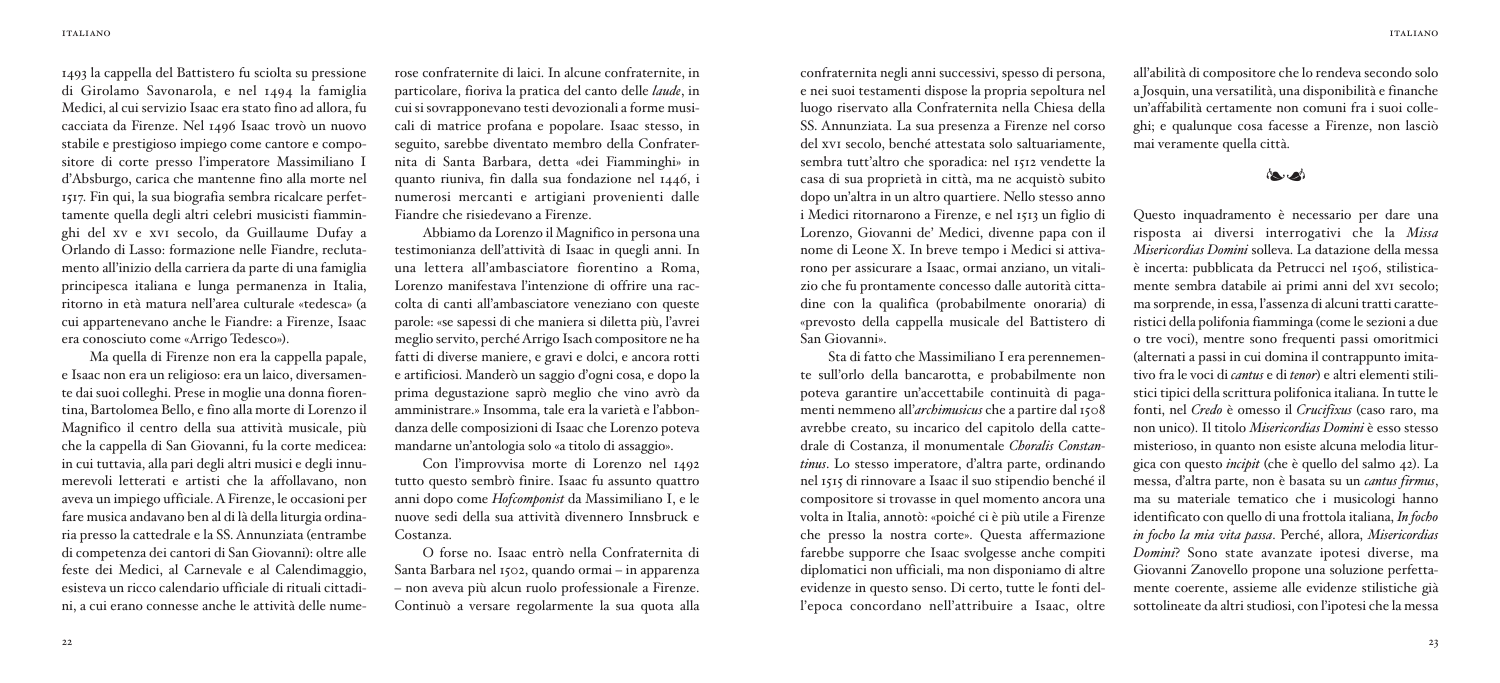sia stata scritta in Italia. Era prassi comune dei *laudesi* delle confraternite fiorentine cantare testi sacri adattandovi composizioni profane, in particolare frottole: non sarebbe affatto sorprendente, quindi, se Isaac avesse conosciuto la frottola *In focho in focho* non con il testo italiano profano, bensì in un *contrafactum* con il testo del salmo 42. La destinazione della messa resta ignota, ma il suo carattere suggerisce la possibilità che fosse destinata proprio alla Confraternita di Santa Barbara: questa, benché non fosse una confraternita di *laudesi*, annoverava fra i suoi membri diversi cantori professionisti che sarebbero stati perfettamente in erado di assicurarne un'esecuzione adeguata.

Ciò che abbiamo voluto proporre in quest'incisione, dunque, è un «assaggio» della varietà di idee musicali che Isaac avrebbe potuto offrire, ai suoi tempi, in una delle periodiche cerimonie pubbliche che si svolgevano a Firenze fra la piazza (con l'indispensabile presenza degli strumentisti civici, segnatamente delle trombe e tromboni) e la chiesa.

Proprio le caratteristiche sottolineate da Glareano – il trattamento del *cantus firmus* e le voci che si «accalcano» intorno alle note lunghe di questo. «come onde mosse dal vento attorno a uno scoglio» – ci fanno attribuire senza esitazioni ad Isaac il mottetto *Inviolata* che Petrucci pubblica, anonimo, in mezzo ad altre composizioni che fonti diverse assegnano con certezza al Nostro: fra queste, il *contrafactum*, con il testo *Rogamus* te, del mottetto *La mi la sol* che Isaac aveva scritto a Ferrara per Alfonso d'Este. Altri due mottetti. Ave regina caelorum e Sub tuum praesidium. ci sono pervenuti solo in raccolte di musica strumentale, a testimonianza dell'uso da parte dei complessi strumentali civici di includere polifonia sacra nel proprio repertorio (e tuttavia in quest'incisione ne abbiamo ricostruito l'esecuzione a cappella). Se il primo brano, *Ave regina caelorum*, stupisce per il contrappunto stretto e incalzante fra le voci, il monumentale mottetto O *decus Ecclesiae* che conclude quest'incisione, costruito sopra la successione delle note dell'esacordo, è un vero trionfo della progressione *ante litteram*.

Dell'intera Messa Misericordias Domini e dei quattro mottetti *Ave regina caelorum*, *Ave ancilla Trinitatis*, *Inviolata* e *Quae est ista* proponiamo qui la prima incisione assoluta. Alla pari di tutte le nostre incisioni per Glossa, i brani sono stati registrati con un'unica coppia di microfoni, per restituire un impasto sonoro non costruito artificialmente. Come Lorenzo il Magnifico con l'ambasciatore veneziano. così pure noi confidiamo che ogni ascoltatore troverà anche oggi, nella varietà di scrittura del «Maestro Arrigo de Flandria«, passi che suscitano diletto, sorpresa, emozione.

### Guido Magnano

### **BIBLIOGRAFIA**

*–* Martin Picker, Henricus Isaac – A Guide to Research (Garland, New York, 1991)

– G i u s e p p e Z a n o v e l l o , *He in rich Isaa c, th e Mass* Misericordias Domini and music in late-fifteenth-century *Florence* (PhD dissertation, Princeton, 2005)

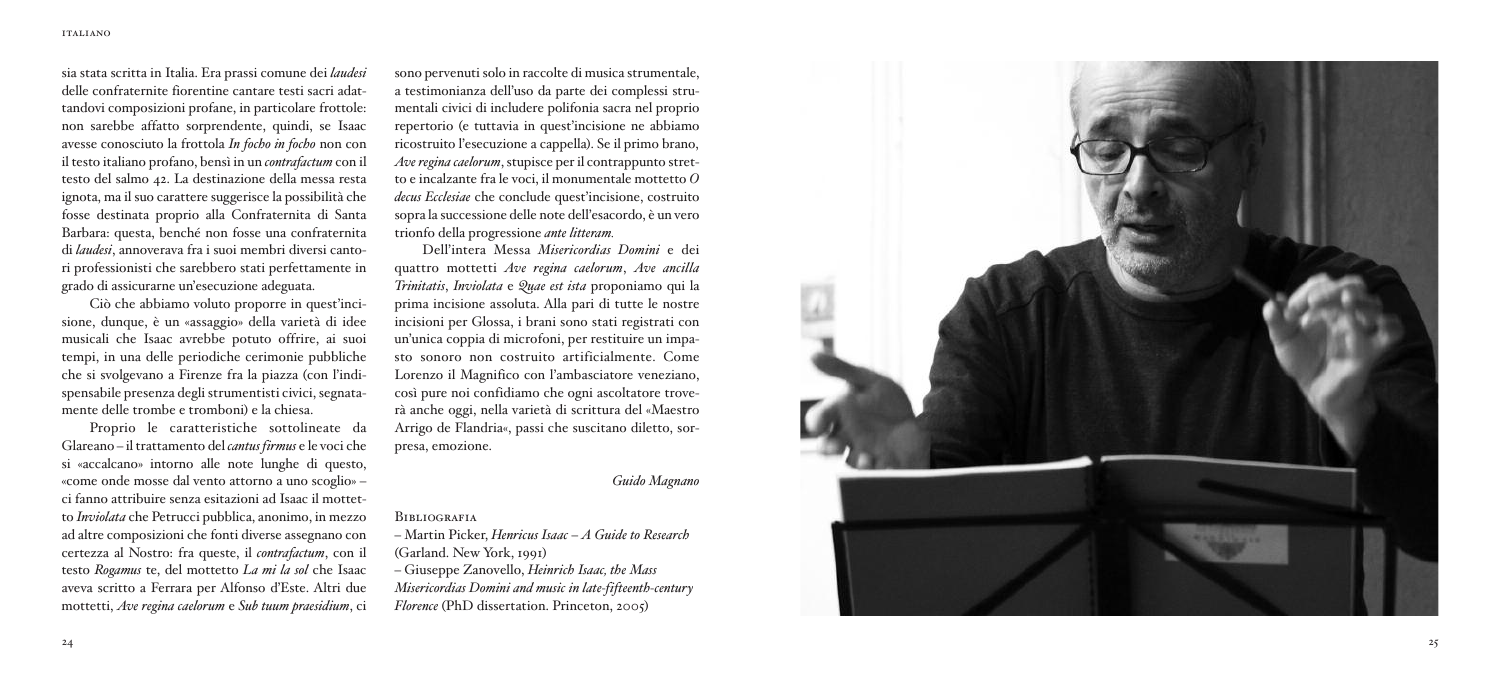#### **ave regina caelorum**

#### *1. pars*

Ave regina caelorum, ave domina angelorum: salve radix sancta, ex qua mundo lux est orta.

*2. pars* Gaude gloriosa, super omnes speciosa: vale, valde decora, et pro nobis semper Christum exora.

#### **ave ancilla trinitatis**

#### *1. pars*

Ave ancilla Trinitatis, ave filia sempiterna Patris, ave sponsa Spiritus Sancti, ave mater Domini nostri Iesu Christi, ave soror angelorum.

#### *2. pars*

Ave promissio prophetarum, ave regina patriarcharum, ave doctrix apostolorum, ave confortatrix martyrum.

Hail, Queen of Heaven, hail, Lady of the angels, welcome, Holy root, from whom arose the light of the world.

Rejoice Lady, full of glory and unsurpassed in your beauty: farewell, most seemly lady, and for ever entreat Christ on our behalves.

Hail, handmaid of the Holy Trinity, hail, daughter of the everlasting Father, hail, betrothed of the Holy Spirit, hail, mother of our Lord Jesus Christ, hail, companion of the angels.

Hail, promise of the prophets, hail, queen of the patriarchs, hail, instructor of the apostles, hail, consoler of the martyrs.

Je te salue, reine des cieux, je te salue, dame des anges : je te salue, racine féconde par qui la lumière s'est levée sur le monde.

Réjouis-toi, glorieuse, Belle entre toutes les femmes : Salut, salut, splendide, et pour nous, toujours, implore le Christ.

Ave, du Himmelskönigin, ave, der Engel Herrscherin. Wurzel, der das Heil entsprossen, Tür, die uns das Licht erschlossen.

Freu dich, Jungfrau voll der Ehre, über allen Sel'gen hehre, sei gegrüßt, des Himmels Krone, bitt' für uns bei deinem Sohne.

Je te salue, servante de la Trinité, je te salue, fille du Père éternel, je te salue, épouse de l'Esprit saint, je te salue, mère de notre seigneur Jésus Christ, je te salue, sœur des anges.

Je te salue, promise des prophètes, je te salue, reine des patriarches, je te salue, enseignante des apôtres, je te salue, consolatrice des martyrs.

Gegrüßet seist du, Dienerin der Heiligen Dreieinigkeit, gegrüßest seist du, Tochter des ewigen Vaters, gegrüßest seist du, Angetraute des Heiligen Geistes, gegrüßest seist du, Mutter unseres Herrn Jesus Christus, gegrüßest seist du, Schwester der Engel.

Gegrüßet seist du, Versprechen der Propheten, gegrüßet seist du, Königin der Herrscher, gegrüßet seist du, Lehrmeisterin der Apostel, gegrüßet seist du, Trösterin der Märtyrer.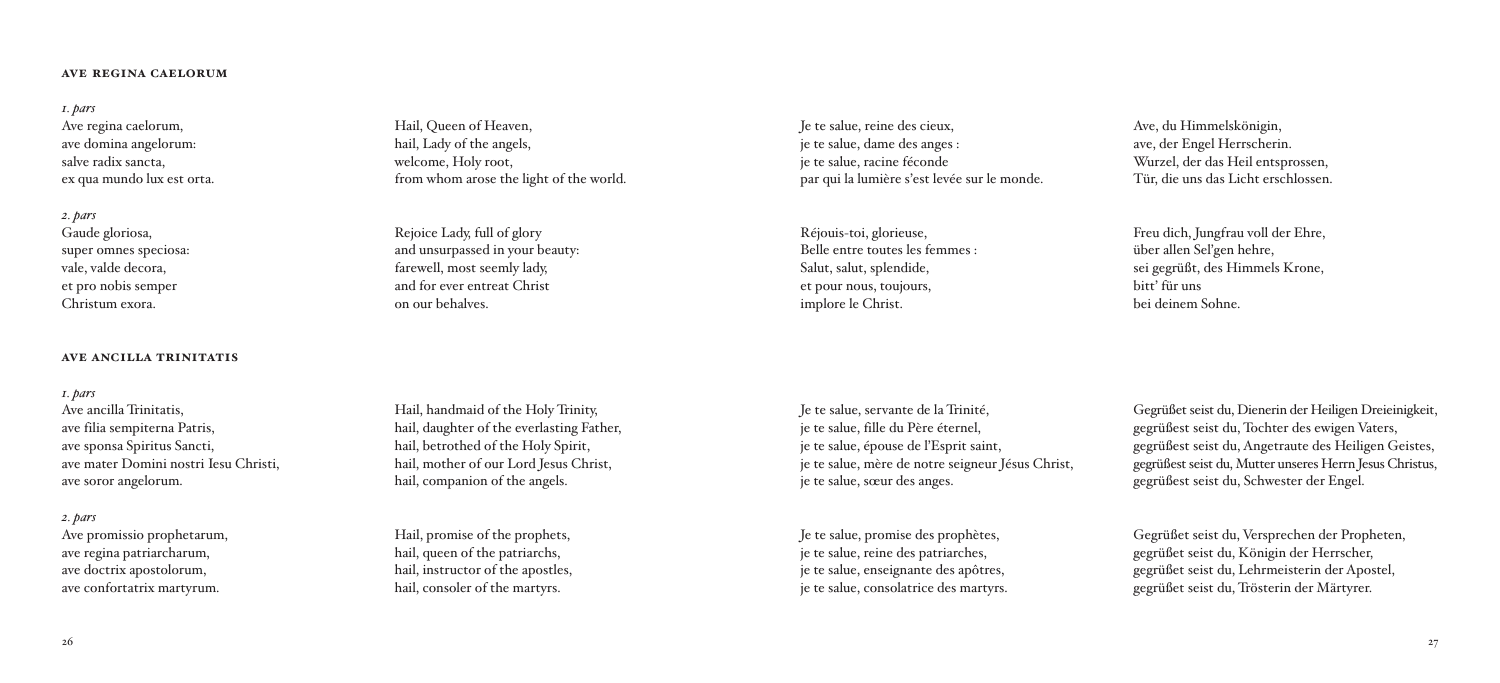*3. pars* Ave fons et plenitudo confessorum, ave decus viduarum, ave corona virginum, sanctorum sanctarumque omnium mecum sis in omnibus tribulationibus. Amen.

*Cantus firmus*: Ave Maria, gratia plena, Dominus tecum.

### **kyrie**

Kyrie eleison. Christe eleison. Kyrie eleison.

#### **gloria**

Gloria in excelsis Deo: et in terra pax hominibus bonae voluntatis. Laudamus te. Benedicimus te. Adoramus te. Glorificamus te. Gratias agimus tibi propter magnam gloriam tuam. Domine Deus, Rex caelestis, Deus Pater omnipotens. Domine Fili unigenite, Iesu Christe, Domine Deus,

Hail, wellspring and abundance of the confessors, hail, dignity of the widows, hail, diadem of the virgins. be with all the Holy men and women, and with me in all my afflictions. Amen.

*Cantus firmus*: Hail, Mary, full of grace, the Lord be with you.

Lord, have mercy. Christ, have mercy. Lord, have mercy.

Glory to God in the highest: and on earth peace to people of goodwill. We praise you. We bless you. We adore you. We glorify you. We give thanks to you because of your great glory. Lord God, king of heaven, God the Father almighty. Lord, only begotten Son, Jesus Christ, Lord God,

Je te salue, source et plénitude des confesseurs, je te salue, dignité des veuves, je te salue, couronne des vierges, sois avec moi et les saints et les saintes, dans toutes les afflictions. Amen.

*Cantus firmus* : Je te salue Marie, pleine de grâce, le Seigneur est avec toi.

Seigneur, prends pitié. Christ, prends pitié. Seigneur, prends pitié.

Gloire soit rendue à Dieu dans les hauteurs, et sur terre paix soit donnée aux hommes de bonne volonté. Nous te louons. Nous te bénissons. Nous t'adorons. Nous te glorifions. Nous sommes pleins de reconnaissance pour ta grande gloire. Seigneur Dieu, Roi du ciel, Dieu Père tout-puissant. Seigneur Fils unique, Jésus-Christ, Seigneur Dieu,

Gegrüßet seist du, Quelle und Überfluss der Bekennenden, gegrüßet seist du,Würde derWitwen, gegrüßet seist du, Krone der Jungfrauen, sei mit allen heiligen Männern und Frauen und sei mit mir in allen Anfechtungen. Amen.

*Cantus firmus*: Gegrüßet seist du, Maria voll der Gnaden, der Herr sei mit dir.

Herr, erbarme dich. Christus, erbarme dich. Herr, erbarme dich.

Ehre sei Gott in der Höhe, Und Friede auf Erden den Menschen seiner Gnade. Wir loben dich.Wir preisen dich. Wir beten dich an.Wir rühmen dich. Und danken dir, denn groß ist deine Herrlichkeit. Herr und Gott, König des Himmels, Gott und Vater, Herrscher über das All. Herr, eingeborener Sohn, Jesus Christus, Herr und Gott,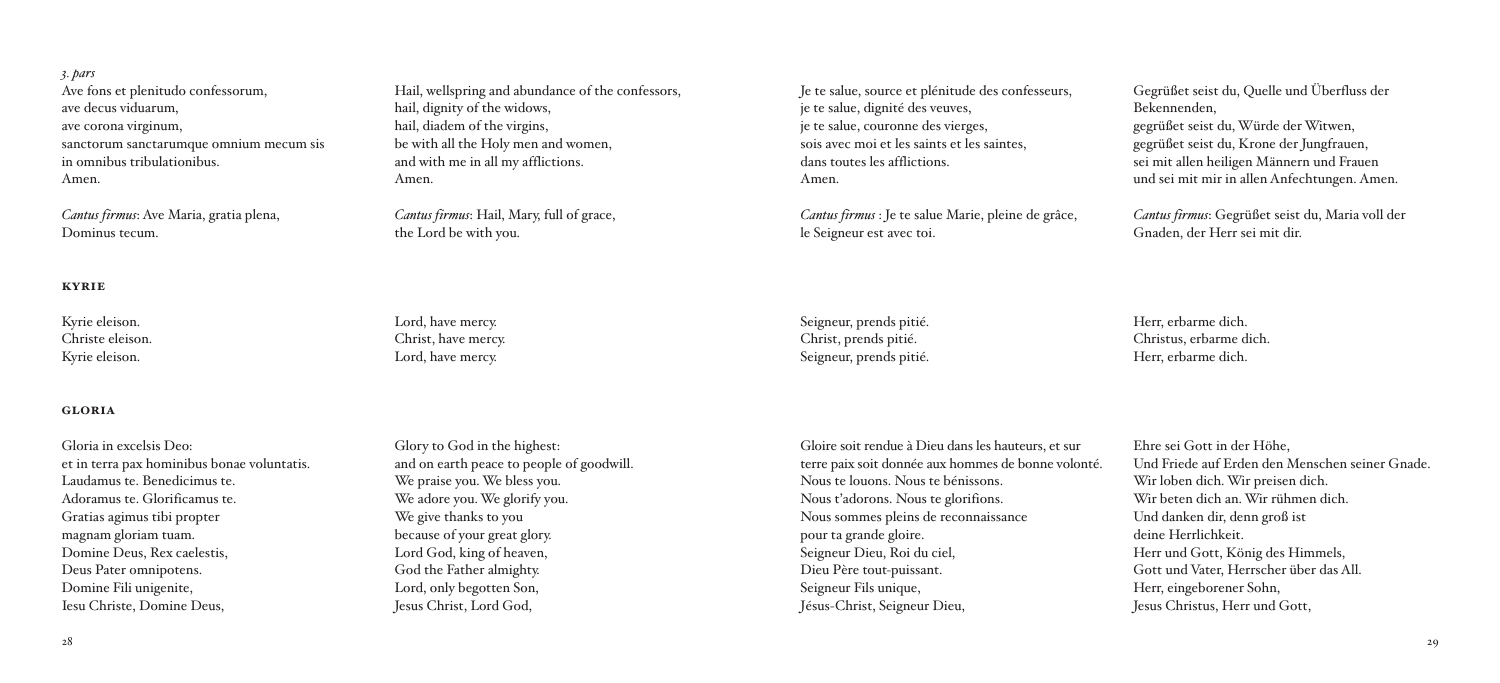Agnus Dei, Filius Patris. Qui tollis peccata mundi, miserere nobis. Qui tollis peccata mundi, suscipe deprecationem nostram. Qui sedes ad dexteram Patris, miserere nobis. Quoniam tu solus Sanctus, tu solus Dominus, tu solus altissimus, Iesu Christe, cum Sancto Spiritu, in gloria Dei Patris. Amen.

#### **credo**

Credo in unum Deum. Patrem omnipotentem, factorem caeli et terrae, visibilium omnium et invisibilium. Et in unum Dominum Iesum Christum, Filium Dei unigenitum. Et ex Patre natum ante omnia saecula. Deum de Deo, lumen de lumine, Deum verum de Deo vero. Genitum, non factum, consubstantialem Patri: per quem omnia facta sunt. Qui propter nos homines et propter nostram salutem,

Lamb of God, Son of the Father. Who takes away the sins of the world, have mercy on us. Who takes away the sins of the world, receive our prayer. Who sits at the Father's right, have mercy on us. For you alone are holy, you alone are Lord, you alone are most high, Jesus Christ, with the Holy Spirit, in the glory of God the Father. Amen.

I believe in one God. The Father almighty, maker of heaven and earth, of all that is visible and invisible. And in one Lord, Jesus Christ, only begotten son of God. Begotten of his father before all worlds. God of God, light of light, true God of true God. Begotten not made, of one substance with the Father: by whom all things were made. Who for all mankind and for our salvation

Agneau de Dieu, Fils du Père. Toi qui enlèves les péchés du monde, prends pitié de nous. Toi qui enlèves les péchés du monde, reçois notre prière. Toi qui sièges à la droite du Père, prends pitié de nous. Car toi seul est Saint, toi seul est le Seigneur, toi seul est le Très-Haut, Jésus-Christ, uni avec l'Esprit Saint, dans la gloire de Dieu le Père. Amen.

Je crois en un seul Dieu. Père tout-puissant, créateur du ciel et de la terre, du monde visible et de l'invisible. Et en un seul Seigneur, Jésus-Christ, fils unique de Dieu. Né du Père avant le commencement des siècles. Dieu issu de Dieu, lumière issue de la lumière, vrai Dieu issu du vrai Dieu. Engendré et non créé, de même nature que le Père : par qui tout a été fait. Pour nous les hommes et pour notre salut

Lamm Gottes, Sohn des Vaters. Du nimmst hinweg die Sünden derWelt. Erbarme dich unser. Du nimmst hinweg die Sünden derWelt, Nimm an unser Gebet. Du sitzest zur Rechten des Vaters, Erbarme dich unser. Denn du allein bist der Heilige, Du allein der Herr, Du allein der Höchste, Jesus Christus, Mit dem Heiligen Geist, zur Ehre Gottes des Vaters. Amen.

Wir glauben an den einen Gott, Den Vater, den Allmächtigen, Der alles geschaffen hat, Himmel und Erde, Die sichtbare und die unsichtbare Welt. Und an den einen Herrn Jesus Christus, Gottes eingeborenen Sohn, Aus dem Vater geboren Vor aller Zeit: Gott von Gott, Licht vom Licht, Wahrer Gott vom wahren Gott. Gezeugt, nicht geschaffen, EinesWesens mit dem Vater, Durch ihn ist alles geschaffen. Für uns Menschen Und zu unserem Heil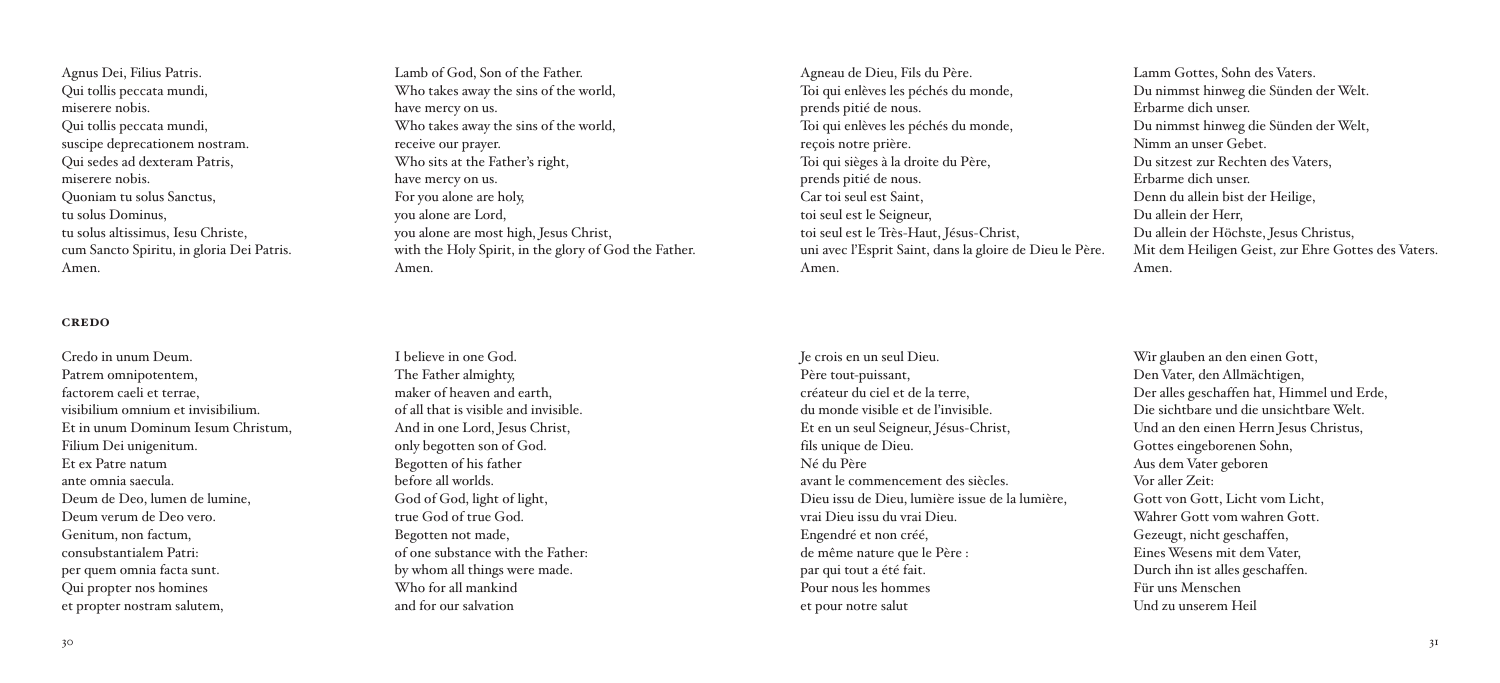Et in Spiritum Sanctum dominum et vivificantem: qui ex Patre Filioque procedit. Qui cum Patre et Filio simul adoratur, et conglorificatur: qui locutus est per Prophetas. Et in unam sanctam catholicam et apostolicam Ecclesiam. Confiteor unum baptisma in remissionem peccatorum. Et expecto resurrectionem mortuorum, Et vitam venturi saeculi. Amen.

#### **sanctus**

Sanctus, sanctus, sanctus, Dominus Deus Sabaoth. Pleni sunt caeli et terra gloria tua. Osanna in excelsis. Benedictus qui venit in nomine Domini. Osanna in excelsis.

came down from heaven. And was incarnate by the Holy Spirit of the virgin Mary: and was made man.

And in the Holy Spirit, the lord and lifegiver: who proceeds from Father and Son. Who with the Father and Son is likewise worshipped and glorified: who has spoken through the prophets. And in one holy, catholic and apostolic church. I acknowledge one baptism for the remission of sins, And I await the resurrection of the dead, and life in the world to come. Amen.

il est descendu des cieux. Il s'incarna par l'Esprit saint en la Vierge Marie : et il s'est fait homme.

Et je crois en l'Esprit saint, seigneur et vivificateur : qui procède du Père et du Fils. Et avec le Père et le Fils il est également adoré et glorifié : il a parlé par les prophètes. Et je crois en une Église une, sainte, catholique et apostolique. Je reconnais un seul baptême pour le pardon des péchés. Et j'attends la résurrection des morts et la vie du monde à venir. Amen.

Ist er vom Himmel gekommen Hat Fleisch angenommen Durch den Heiligen Geist Von der Jungfrau Maria Und ist Mensch geworden.

Wir glauben an den Heiligen Geist, Der Herr ist und lebendig macht, Der aus dem Vater und dem Sohn hervorgeht, Der mit dem Vater und dem Sohn Angebetet und verherrlicht wird, Der gesprochen hat durch die Propheten, Und die eine, heilige, Katholische und apostolische Kirche. Wir bekennen die eine Taufe Zur Vergebung der Sünden. Wir erwarten die Auferstehung der Toten Und das Leben der kommendenWelt. Amen.

Holy, holy, holy, Lord God of hosts. Heaven and earth are full of your glory. Hosanna in the highest. Blessed is he who comes in the name of the Lord. Hosanna in the highest.

Saint, Saint, Saint, est le Seigneur, dieu des puissances célestes. Les cieux et la terre sont pleins de ta gloire. Hosanna au plus haut des cieux ! Béni soit celui qui vient au nom du Seigneur. Hosanna au plus haut des cieux !

Heilig, heilig, heilig. Gott, Herr aller Mächte und Gewalten. Erfüllt sind Himmel und Erde von deiner Herrlichkeit. Hosanna in der Höhe. Gelobt sei, der da kommet im Namen des Herrn. Hosanna in der Höhe.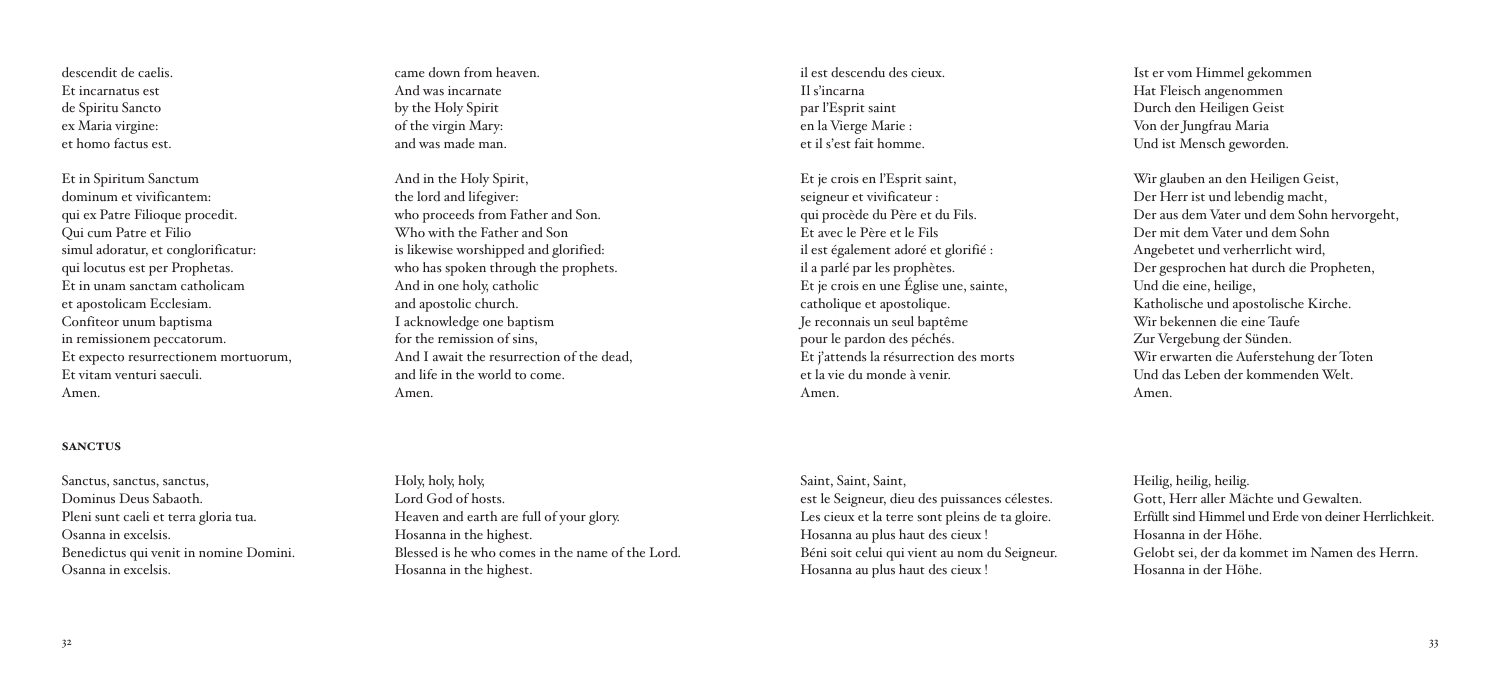## **agnus dei**

Agnus Dei, qui tollis peccata mundi: miserere nobis.

### **inviolata**

*1. pars*: Inviolata, integra, et casta es Maria, *2. pars*: Quae es effecta fulgida caeli porta, *3. pars*: O Mater alma Christi carissima, *4. pars*: Suscipe pia laudum praeconia. *5. pars*: Nostra ut pura pectora sint et corpora *6. pars*: Te nunc flagitant devota corda et ora. *7. pars*: Tu per precata dulcisona, *8. pars*: Nobis concedas veniam per saecula. *9. pars*: O benigna! *10. pars*: O Regina! *11. pars*: O Maria, *12. pars*: Quae sola inviolata permansisti.

Lamb of God, who takes away the sins of the world, have mercy on us.

Inviolate, unblemished and chaste are you Mary, who was made the brilliant gateway to Heaven, o most dear and nourishing Mother of Christ, receive our devoted tokens of praise. May our minds and bodies become pure by our devoted hearts and prayers to you. Through your harmonious supplications may we be granted forgiveness through the ages. O munificent! O Queen! O Mary, you who alone have remained inviolate.

Agneau de Dieu qui enlève les péchés du monde, prends pitié de nous.

Vierge, tu es pure et chaste Marie, devenue la porte resplendissante du ciel, ô sainte mère du Christ, chère entre toutes, reçois la pieuse prière de nos louanges. Pour que soient purs nos corps et nos âmes nos cœurs et nos voix te prient avec dévotion. Par tes prières si douces, obtiens pour nous le pardon pour les siècles. Ô très bonne ! Ô reine ! Ô Marie, qui, seule, est demeurée vierge.

Lamm Gottes, du nimmst hinweg die Sünde der Welt, erbarme dich unser.

Unberührt, unbefleckt und rein bist du, Maria, die du zur leuchtenden Himmelspforte gemacht wurdest, oh liebste erhabene Mutter Christi, nimm an unsere frommen Rufe der Lobpreisung. Unsere Seelen und Leiber sollen rein werden Durch unsere frommen Herzen und unsere Gebete. Durch deine wohltönenden Gebete mögen wir durch alle Zeit Vergebung erlangen. Oh Gütige! Oh Königin! Oh Maria, die du allein unberührt geblieben bist.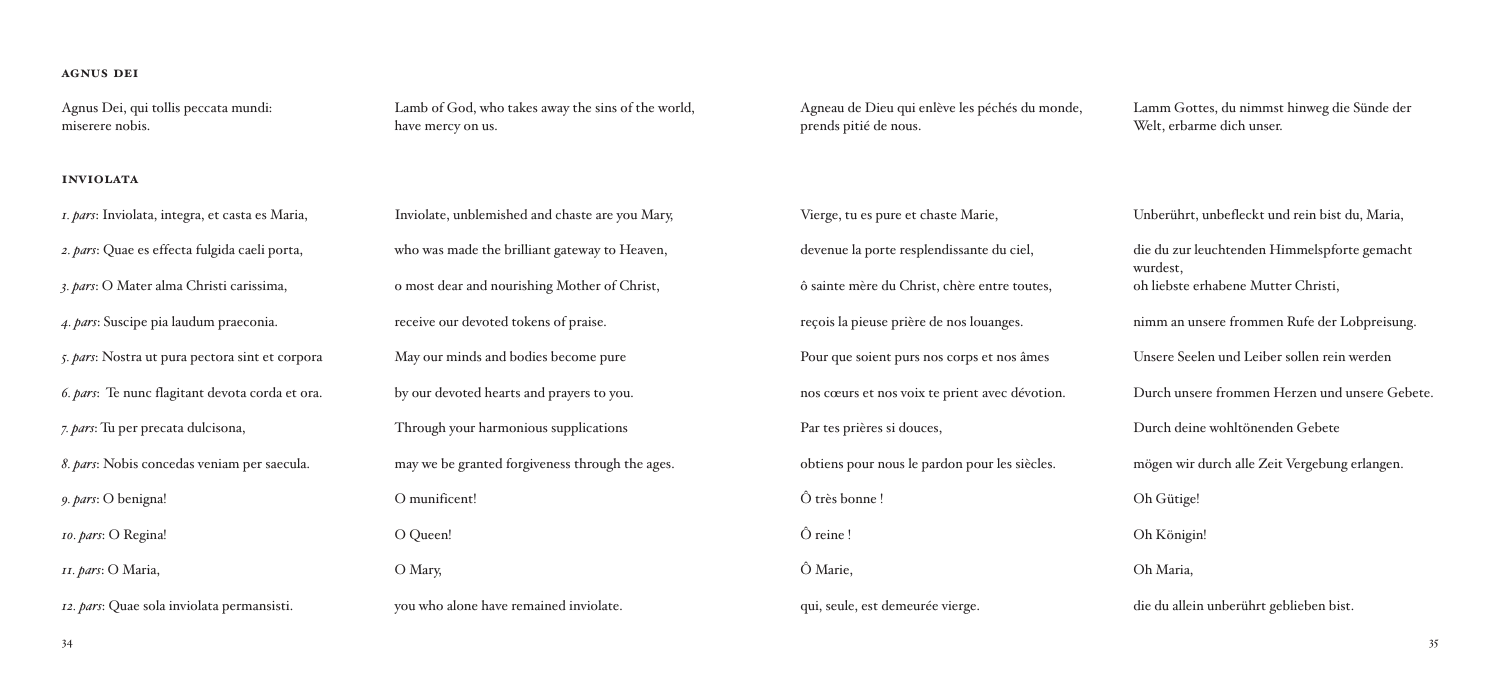### $36$  30

#### **sub tuum praesidium**

Sub tuum praesidium confugimus, sancta Dei Genitrix. Nostras deprecationes ne despicias in necessitatibus, sed a periculis cunctis libera nos semper, Virgo gloriosa et benedicta.

#### **rogamus te**

*1. pars* Rogamus, te piissima Virgo Maria, humiliter deprecantes que de tuis meritis mundo pacem contulisti ut nobis placabilem facias unigenitum tuum ac piissimum redemptorem nostrum ut nos perducat ad veram dilectionem et pacem sine fine mansuram.

*2. pars* O Maria, o Regina, o Domina piissima ad te confugimus, in te confidimus, ad te flentes suspiramus,

We take refuge under your protection, Holy Mother of God. Be not inattentive to our petitions in this time of our needs, but from all our danger, free us always, o glorious and blessed Virgin.

Abjectly in our entreaties, we implore you, O most loving Virgin Mary, that through your favour you bestow peace upon this world, that your only-begotten son, our most blessed redeemer, be conciliated towards us, and that he may lead us to true love and abiding peace without end.

O Mary, o Queen, o most devout Lady, unto you do we flee, upon you do we rely, unto you do we lift up our cries, Sous ta protection, nous nous réfugions, Sainte mère de Dieu. Ne dédaigne pas nos prières quand nous sommes dans le besoin, mais de tous les dangers délivre-nous toujours. Vierge glorieuse et bénie.

Unter deinen Schutz und Schirm fliehen wir, o heilige Gottesgebärerin. Verschmähe nicht unser Gebet in unsern Nöten, sondern erlöse uns jederzeit von allen Gefahren, o du glorreiche und gebenedeite Jungfrau.

Nous t'implorons, très vertueuse Vierge Marie, nous te prions humblement que par tes mérites tu instaures la paix dans ce monde, et nous fasses trouver grâce devant ton Fils unique, notre plus vertueux rédempteur, qu'il puisse nous guider vers la véritable dilection et établir une paix sans fin.

Ô Marie, ô reine, ô dame très vertueuse, en toi nous trouvons refuge, en toi nous avons confiance, vers toi nous pleurons et soupirons,

Wir rufen dich an, frommste Jungfrau Maria, in demütigem Gebet, dass du durch deine Gnade derWelt Frieden gibst, dass du deinen eingeborenen Sohn und unseren frommsten Erlöser uns gewogen machst, damit er uns zur wahren Liebe führt und zu immerwährendem Frieden.

Oh Maria, oh Königin, oh frommste Herrin, bei dir suchen wir Zuflucht, auf dich trauen wir, zu dir seufzen wir flehend,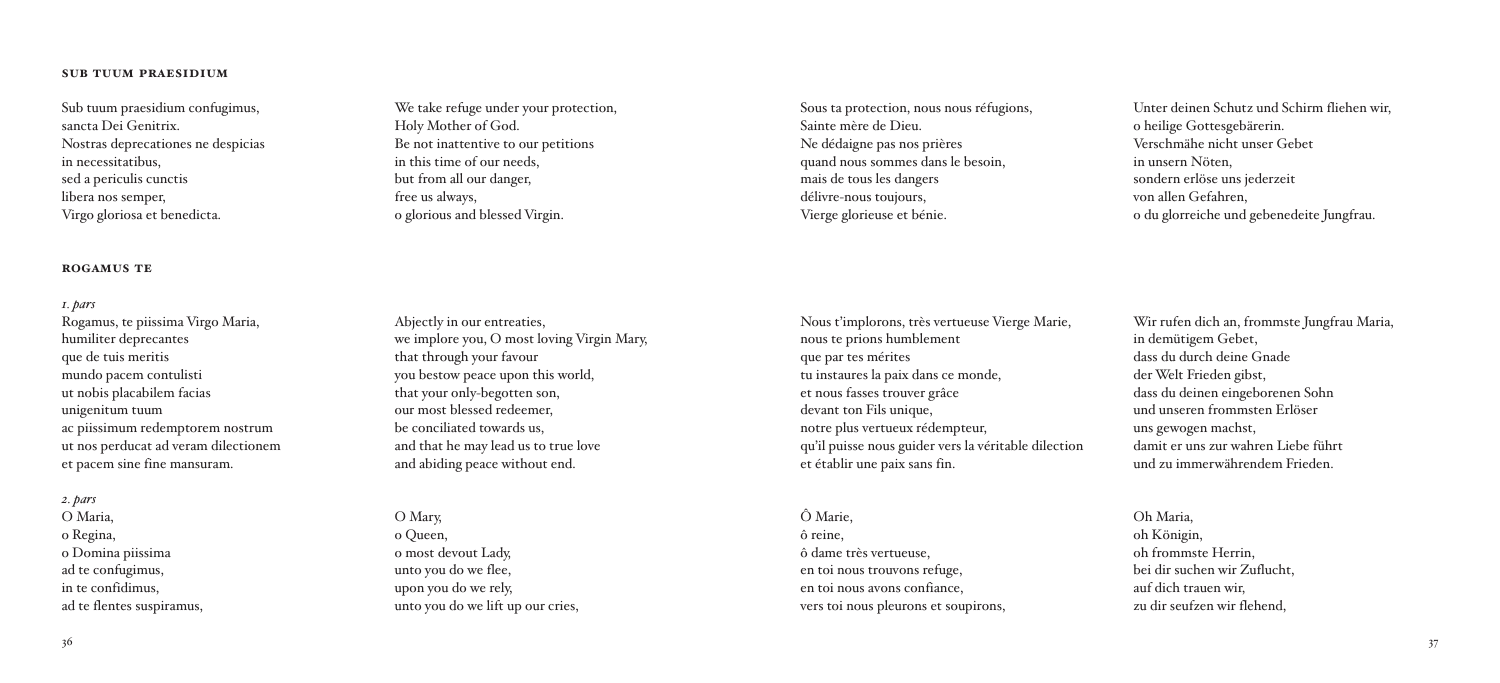te gementes invocamus. O Maria, o Regina, o Domina mitissima esto nobis propitia in seculorum secula. Amen.

#### **quae est ista**

*1. pars* Quae est ista, que ascendit per desertum, sicut virgula fumi ex aromatibus myrte et thuris.

*2. pars* Et universi pulveris, Trinitatis conclave, mater Domini, ave, dolens nostrum crimen, pia grave vivere, da poscimus ave, cantantibus melos suave, precantibus veniam fave, te assumpta, nobis prompta, fere petimus, tandem ut simus, celi cives, mater dives.

unto you do we call out with our sighs. O Mary, o Queen, o most clement Lady, look kindly on this our prayer, for ever and ever. Amen.

Who is she, rising from the desert, like a pillar of smoke perfumed with myrrh and frankincense.

And by all dust, in the assembly of the Holy Trinity, Mother of God, hail, may you lovingly live burdened with our grievous offence, grant, we implore you, hail, that by our singing of sweet hymns and by our prayers, you may favour us with your forgiveness, accepted by you, brought forth by us, we ask that you entreat him, so that at last we may become citizens of heaven, o divine mother.

en gémissant nous t'invoquons. Ô Marie, ô reine, ô dame très clémente, sois-nous propice, pour les siècles des siècles. Amen.

Qui est celle

und dich rufen wir unter Tränen an. Oh Maria, oh Königin, oh mildeste Herrin, nimm an unser Gebet von nun an und in Ewigkeit. Amen.

qui monte du désert pareille à une colonne de fumée parfumée de myrrhe et d'encens ?

Et des aromates de l'univers, dans l'assemblée de la Trinité, mère de Dieu, salut, chargée de notre grave crime, puisses-tu vivre avec majesté nous t'implorons, salut, afin que tu nous gratifies de ton pardon, par la douce prière que nous chantons, acceptée par toi, inhérente à nous, nous te demandons de prier pour que, enfin, nous devenions citoyens du ciel, mère divine.

Was steigt da herauf aus derWüste wie ein gerader Rauch, wie ein Duft von Myrrhe, Weihrauch und allerlei Gewürz des Krämers?

Und im Staub der ganzenWelt, in der Zusammenkunft der Dreieinigkeit, sei gegrüßet, Mutter Gottes, die du unsere Vergehen beweinst, gegrüßest seist du, gib, dass wir fromm und ernsthaft leben, dass wir durch das Singen süßer Lieder und durch das Beten um Gnade von dir angenommen werden, wie wir es erbitten, sprich für uns, damit wir schließlich Bewohner des Himmels werden, oh göttliche Mutter.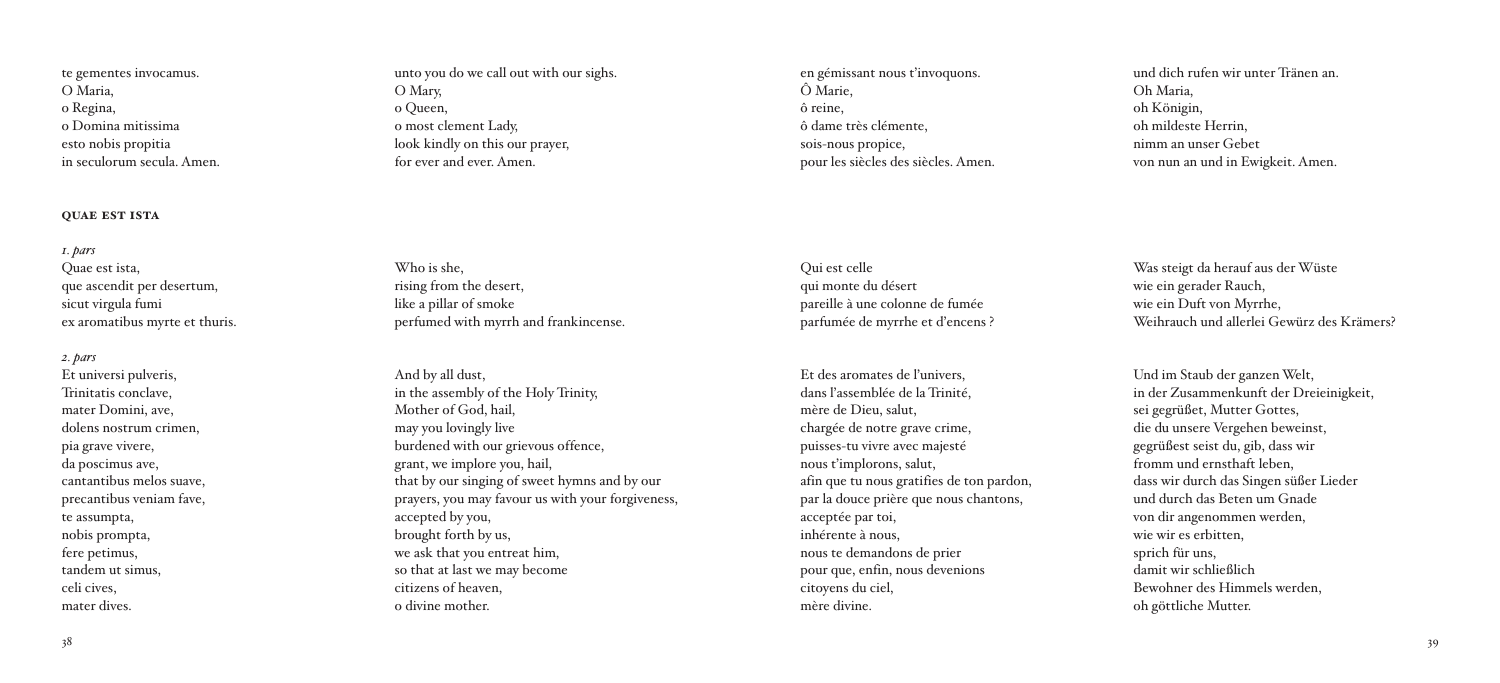*3. pars* Ista est speciosa inter filias Hierusalem, sicut vidistis eam plenam caritate et dilectione. In cubilibus et in hortis aromatum.

#### **o decus ecclesiae**

*1. pars*

O decus Ecclesiae Virgo o gloriosissima mundi salve et cardina gloria magna chori dive domus magni reverende et maxima preses summe pates grata innumeranter manu. Tu spes care venus tu marina tu regula in te virgines que firma columna Dei.

*2. pars* Te laudant omnes et plaudant undique turbe, spargitur et lato nomen in urbe tuum. Sic habeas quecumque precatus pura voluntas. Sic vitae ditans det tibi secla deus ut pia purpurea tingit tua tempora amictus ambiat et sacrum sicut dyadema caput. Amen.

She is beautiful among the daughters of Jerusalem, in the same way as you have comprehended her, full of kindness and love. On couches and in gardens of sweet aromas.

O, honour of the Church, O Virgin, the most glorious of the world, welcome, and principal great ornament of the heavenly choirs, as the dwelling of a great and revered divine body you are supremely known and as its greatest defender through the numberless acts wrought by your hand. You are the hope of all mortal kind as a holy Venus; as you are of the sea you rule over your virgins

as a steadfast pillar of God.

Let all peoples honour you,

Thus may God give you power over lives of generations,

And a mantle encircles

by faultless will.

and let boundless numbers praise you in all parts, your name is scattered widely across the city. By whatever way, may you thus receive prayer

Since your temple is bathed in shining love

your hallowed head as a crown. Amen.

Celle-ci est belle entre les filles de Jérusalem, comme tu l'as vue, pleine de charité et dilection. Dans des lits et des jardins parfumés.

Wunderbar ist sie unter den Töchtern Jerusalems, wie ihr sie gesehen habt voll der Gnade und der Liebe in den Lagerstätten und den duftenden Gärten.

Ô splendeur de l'Église, Vierge, ô la plus glorieuse du monde, salut, et gloire cardinale des corps célestes, demeure révérée et plus haute protectrice suprêmement connue pour les actes innombrables de ta main aimée. Tu es l'espoir, Vénus sainte, marine, tu gouvernes tes vierges comme une ferme colonne de Dieu.

Tous les peuples te louent et les multitudes te rendent hommage en tous lieux, ton nom se répand dans toute ta cité. Donc, que tu puisses recevoir des prières de pure bienveillance, donc, que Dieu te charge de prendre soins des générations, depuis qu'une pourpre vertueuse teinte ton front et qu'un voile entoure ta tête sacrée comme un diadème. Amen.

Oh Jungfrau, Zierde der Kirche, gegrüßet seist du, ruhmreichste der Welt, höchster Schmuck der himmlischen Chöre, göttlich und ehrfurchtgebietend im Haus des Höchsten, du bist die erste und größte durch die zahllosen Taten deiner Hände. Du bist die teure Hoffnung der Liebe, du Meerstern, du herrschst über die Jungfrauen als feste Säule Gottes.

Alle sollen dich loben, und überall soll die Menge dich preisen, dein Name soll weit und breit in deiner Stadt genannt werden. So sollst du von allen Seiten mit reinem Sinn angebetet werden, möge Gott dir geben, dass du alle Zeit Leben schenkst, auf dass deine frommen Schläfen purpurn leuchten, auf dass dein Mantel dich umhülle und dein heiliges Haupt wie mit einem Diadem gekrönt sei. Amen.